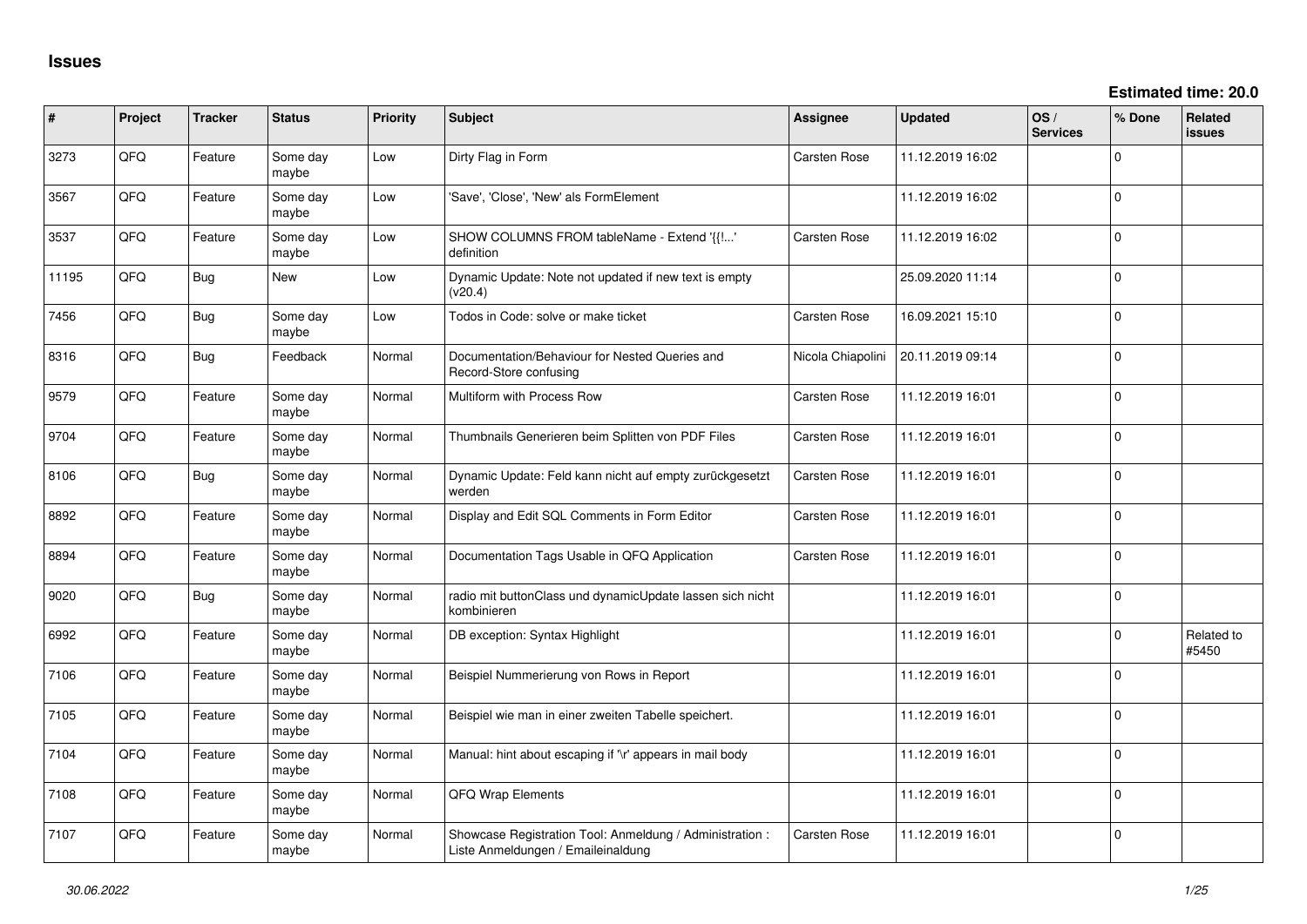| #    | Project | <b>Tracker</b> | <b>Status</b>     | <b>Priority</b> | <b>Subject</b>                                                                                            | Assignee            | <b>Updated</b>   | OS/<br><b>Services</b> | % Done      | Related<br>issues   |
|------|---------|----------------|-------------------|-----------------|-----------------------------------------------------------------------------------------------------------|---------------------|------------------|------------------------|-------------|---------------------|
| 7336 | QFQ     | Feature        | Some day<br>maybe | Normal          | PDF Upload: disallow PDFs with specific Meta information                                                  | Carsten Rose        | 11.12.2019 16:01 |                        | $\Omega$    |                     |
| 5783 | QFQ     | Feature        | Some day<br>maybe | Normal          | <b>BPMN View/Edit</b>                                                                                     |                     | 11.12.2019 16:02 |                        | $\Omega$    |                     |
| 6083 | QFQ     | Feature        | Some day<br>maybe | Normal          | Dynamic Update: Value Check via SQL                                                                       |                     | 11.12.2019 16:02 |                        | $\mathbf 0$ |                     |
| 6299 | QFQ     | Feature        | Some day<br>maybe | Normal          | Attack detection: log table with invalid SIP access                                                       |                     | 11.12.2019 16:02 |                        | $\Omega$    | Related to<br>#3947 |
| 6288 | QFQ     | Feature        | Some day<br>maybe | Normal          | Best Practice: Erklaeren wie man ein Formular ganz in<br>'weiss' erstellen kann                           |                     | 11.12.2019 16:02 |                        | $\Omega$    |                     |
| 6515 | QFQ     | Feature        | Some day<br>maybe | Normal          | Formular: Felder dynamisch ein/ausblenden                                                                 |                     | 11.12.2019 16:02 |                        | $\mathbf 0$ |                     |
| 6715 | QFQ     | Feature        | Some day<br>maybe | Normal          | Code-Refactoring: dbArray vereinheitlichen                                                                | <b>Carsten Rose</b> | 11.12.2019 16:02 |                        | $\Omega$    |                     |
| 4349 | QFQ     | Feature        | Some day<br>maybe | Normal          | link download: downloaded external URL to<br>deliver/concatenate - check mimetipe and handle it correctly | <b>Carsten Rose</b> | 11.12.2019 16:02 |                        | $\Omega$    |                     |
| 4441 | QFQ     | Bug            | Some day<br>maybe | Normal          | \$ SERVER Vars sollten nur aus dem Store genommen<br>werden - Code entsprechend anpassen.                 |                     | 11.12.2019 16:02 |                        | $\Omega$    |                     |
| 4420 | QFQ     | Feature        | Some day<br>maybe | Normal          | Client: Local Storage - store the changes of a form, local in<br>the browser.                             | Benjamin Baer       | 11.12.2019 16:02 |                        | $\mathbf 0$ |                     |
| 4440 | QFQ     | Feature        | Some day<br>maybe | Normal          | Manual.rst: explain how to. expand PHP Session to 4h                                                      |                     | 11.12.2019 16:02 |                        | $\Omega$    |                     |
| 4442 | QFQ     | Feature        | Some day<br>maybe | Normal          | Special Column Name: _link - new symbol G (Glyph) to<br>choose any available symbol                       |                     | 11.12.2019 16:02 |                        | $\Omega$    |                     |
| 4444 | QFQ     | Feature        | Some day<br>maybe | Normal          | FE.type=upload: detect mime type                                                                          |                     | 11.12.2019 16:02 |                        | $\Omega$    | Related to<br>#4303 |
| 4839 | QFQ     | Feature        | Some day<br>maybe | Normal          | qfq-handle in <head> Abschnitt</head>                                                                     | Carsten Rose        | 11.12.2019 16:02 |                        | $\Omega$    |                     |
| 4974 | QFQ     | Feature        | Some day<br>maybe | Normal          | Long polling - inform all listening clients of changes                                                    |                     | 11.12.2019 16:02 |                        | $\Omega$    |                     |
| 4956 | QFQ     | Feature        | Some day<br>maybe | Normal          | Sendmail: Benutzerdefinierte Headers                                                                      | Carsten Rose        | 11.12.2019 16:02 |                        | $\Omega$    |                     |
| 5160 | QFQ     | Feature        | Some day<br>maybe | Normal          | QFQ collaborative / together.js, ShareJS, y-js, collaborative,                                            |                     | 11.12.2019 16:02 |                        | $\Omega$    |                     |
| 5129 | QFQ     | Feature        | Some day<br>maybe | Normal          | Reports: SQL fuer x Achse und y Achse                                                                     |                     | 11.12.2019 16:02 |                        | $\Omega$    |                     |
| 3291 | QFQ     | Feature        | Some day<br>maybe | Normal          | AutoCron websiteToken                                                                                     | Carsten Rose        | 11.12.2019 16:02 |                        | $\Omega$    | Related to<br>#4250 |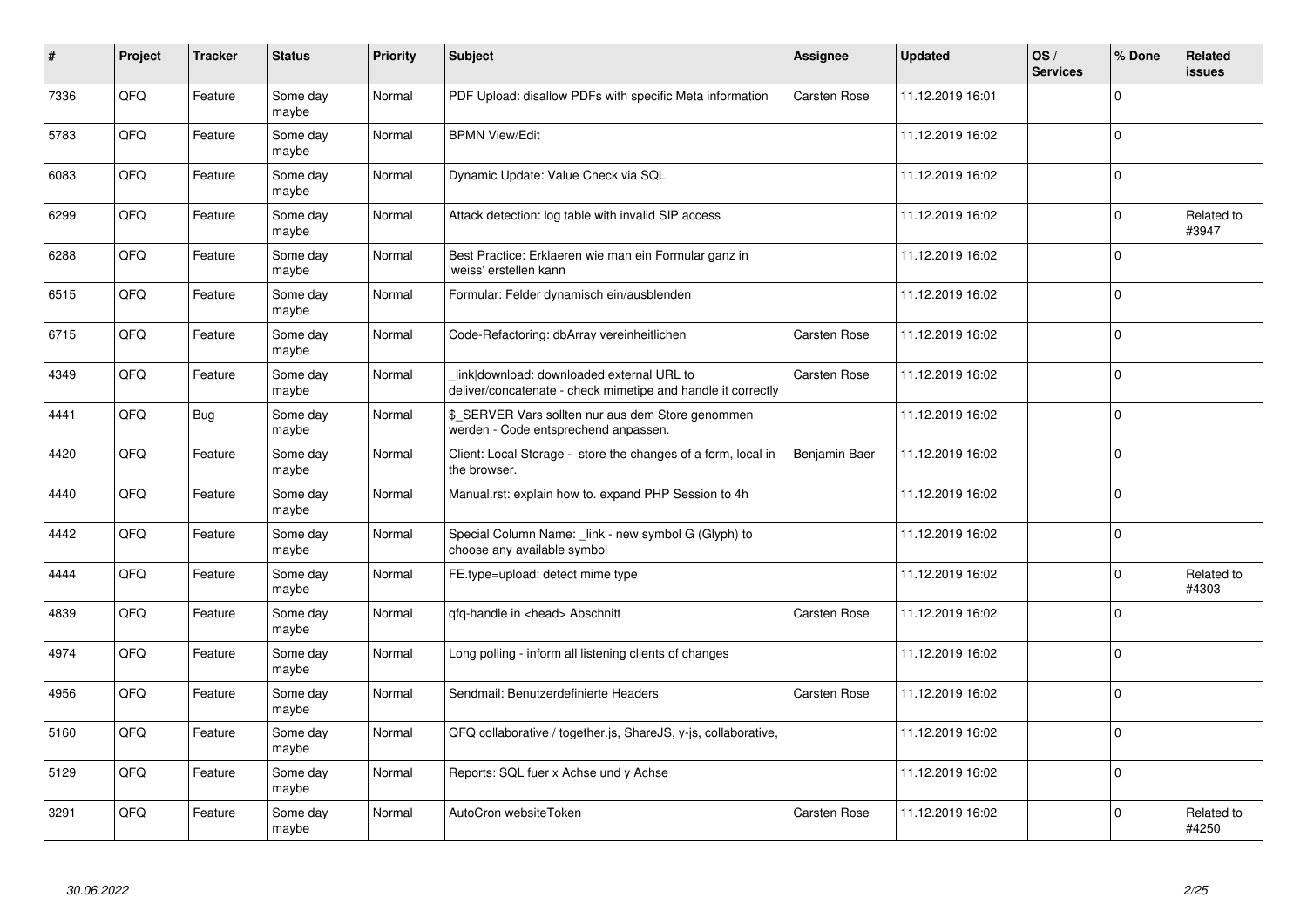| #    | Project | <b>Tracker</b> | <b>Status</b>     | <b>Priority</b> | <b>Subject</b>                                                                                                                               | <b>Assignee</b>     | <b>Updated</b>   | OS/<br><b>Services</b> | % Done       | Related<br><b>issues</b>                    |
|------|---------|----------------|-------------------|-----------------|----------------------------------------------------------------------------------------------------------------------------------------------|---------------------|------------------|------------------------|--------------|---------------------------------------------|
| 3285 | QFQ     | Feature        | Some day<br>maybe | Normal          | Zeichenlimit pro Feld: textarea / editor                                                                                                     | Carsten Rose        | 11.12.2019 16:02 |                        | $\Omega$     |                                             |
| 3349 | QFQ     | Bug            | Some day<br>maybe | Normal          | config.qfq.ini: a) vertraegt keine '=' im Value (z.B. Passwort),<br>b) Values sollten in ticks einschliessbar sein (spaces, )                | Carsten Rose        | 11.12.2019 16:02 |                        | $\Omega$     |                                             |
| 3331 | QFQ     | Feature        | Some day<br>maybe | Normal          | Default Tooltip fuer _page? Links: mit Form und Record ID                                                                                    | Carsten Rose        | 11.12.2019 16:02 |                        | $\Omega$     |                                             |
| 3350 | QFQ     | Feature        | Some day<br>maybe | Normal          | FormEditor: Hilfetext hinter 'checktype'                                                                                                     | <b>Carsten Rose</b> | 11.12.2019 16:02 |                        | $\Omega$     |                                             |
| 3385 | QFQ     | Feature        | Some day<br>maybe | Normal          | templateGroup: insert/update/delete non primary records                                                                                      | Carsten Rose        | 11.12.2019 16:02 |                        | $\Omega$     |                                             |
| 3332 | QFQ     | Feature        | Some day<br>maybe | Normal          | Uploads: Thumbnails, Details zum hochgeladenen File                                                                                          | Carsten Rose        | 11.12.2019 16:02 |                        | $\Omega$     | Related to<br>#3264,<br>Related to<br>#5333 |
| 3458 | QFQ     | Feature        | Some day<br>maybe | Normal          | Display 'Edit Form Element'-Checkbox on form: should<br>depend on FE Group                                                                   | <b>Carsten Rose</b> | 11.12.2019 16:02 |                        | $\Omega$     | Related to<br>#3447                         |
| 3415 | QFQ     | Feature        | Some day<br>maybe | Normal          | FE Login Box Templatefile                                                                                                                    | Benjamin Baer       | 11.12.2019 16:02 |                        | 0            |                                             |
| 3457 | QFQ     | Feature        | Some day<br>maybe | Normal          | LDAP: concat multi values to one single entry                                                                                                | Carsten Rose        | 11.12.2019 16:02 |                        | $\mathbf 0$  |                                             |
| 3495 | QFQ     | Feature        | Some day<br>maybe | Normal          | Predifined Parameter werden nicht in '+' (add new record)<br>SIP gerendert.                                                                  |                     | 11.12.2019 16:02 |                        | <sup>0</sup> |                                             |
| 3402 | QFQ     | Feature        | Some day<br>maybe | Normal          | Syntax Highlighting via CodeMirror                                                                                                           | Carsten Rose        | 11.12.2019 16:02 |                        | 100          | Related to<br>#3207                         |
| 3617 | QFQ     | Feature        | Some day<br>maybe | Normal          | Load javascripts at bottom                                                                                                                   |                     | 11.12.2019 16:02 |                        | 0            |                                             |
| 3588 | QFQ     | <b>Bug</b>     | Some day<br>maybe | Normal          | templateGroup: versteckte Elemente werden weiterhin<br>gespeichert.                                                                          | <b>Carsten Rose</b> | 11.12.2019 16:02 |                        | $\Omega$     |                                             |
| 3666 | QFQ     | Feature        | Some day<br>maybe | Normal          | a) Performance Messung: mysql_real_escape_string() im<br>Vergleich zu str replace(), b) doppeltes Aufrufen von<br>mysql_real_escape_string() | <b>Carsten Rose</b> | 11.12.2019 16:02 |                        | $\Omega$     |                                             |
| 3682 | QFQ     | Bug            | Some day<br>maybe | Normal          | Dynamic update: Radio buttons                                                                                                                | Carsten Rose        | 11.12.2019 16:02 |                        | $\Omega$     |                                             |
| 3708 | QFQ     | Feature        | Some day<br>maybe | Normal          | Form: input - 'specialchars', 'none'  gewisse tags erlauben,<br>andere verbieten                                                             | <b>Carsten Rose</b> | 11.12.2019 16:02 |                        | $\Omega$     | Related to<br>#14320                        |
| 3646 | QFQ     | Feature        | Some day<br>maybe | Normal          | Moeglichkeit HTML Tags in Reports auszugeben (zu<br>enkodieren: htmlspecialchars)                                                            |                     | 11.12.2019 16:02 |                        | 0            | Related to<br>#14320                        |
| 3692 | QFQ     | Feature        | Some day<br>maybe | Normal          | QFQ Webseite                                                                                                                                 | Benjamin Baer       | 11.12.2019 16:02 |                        | $\Omega$     | Related to<br>#5033                         |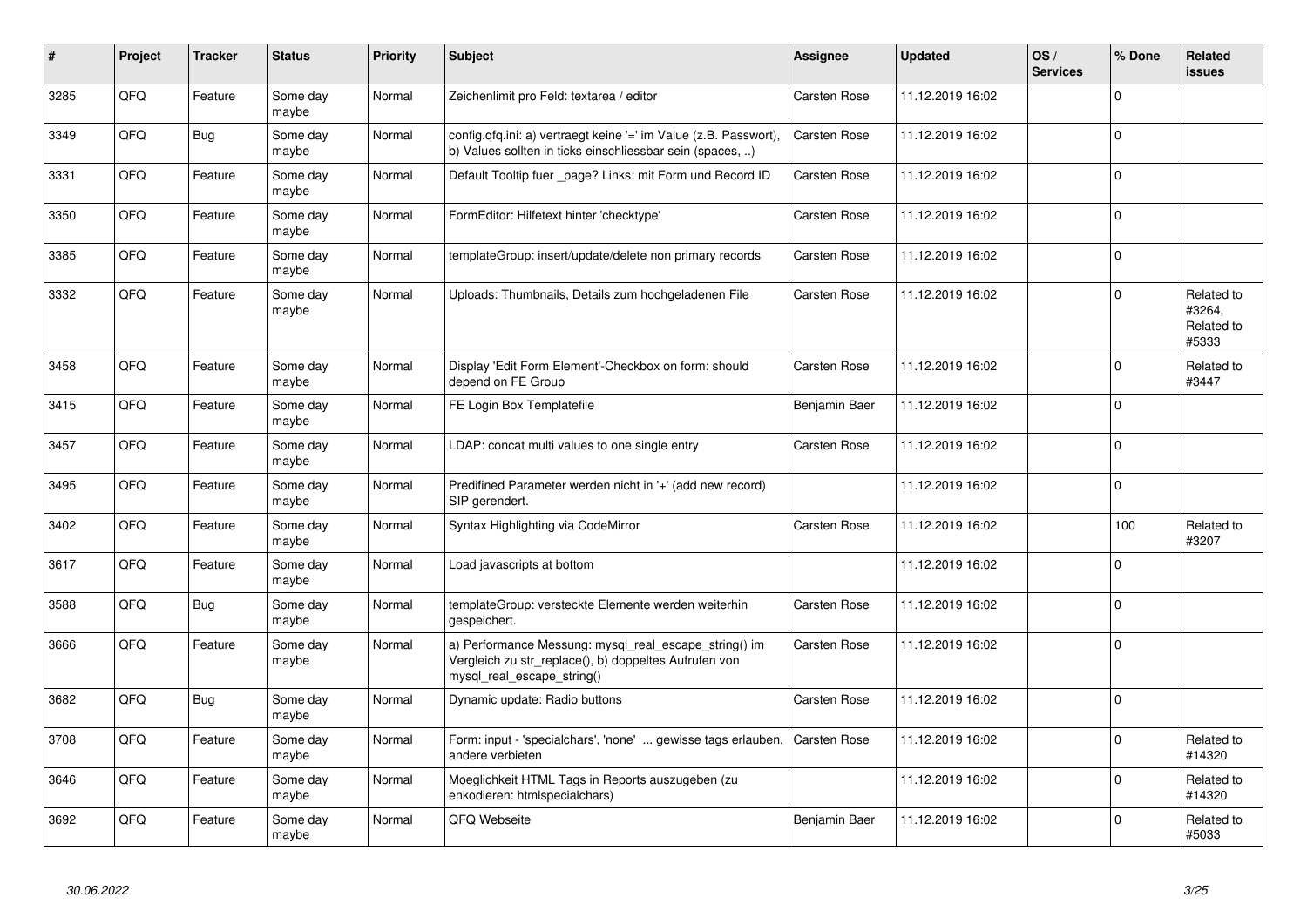| #    | Project | <b>Tracker</b> | <b>Status</b>     | Priority | Subject                                                                                                                                                  | <b>Assignee</b>     | <b>Updated</b>   | OS/<br><b>Services</b> | % Done       | Related<br>issues                           |
|------|---------|----------------|-------------------|----------|----------------------------------------------------------------------------------------------------------------------------------------------------------|---------------------|------------------|------------------------|--------------|---------------------------------------------|
| 3677 | QFQ     | Feature        | Some day<br>maybe | Normal   | wkhtmltopdf: FE User access prohibited, if client IP changes<br>\$TYPO3_CONF_VARS[FE][lockIP]                                                            | <b>Carsten Rose</b> | 11.12.2019 16:02 |                        | 0            |                                             |
| 3811 | QFQ     | <b>Bug</b>     | Some day<br>maybe | Normal   | Dynamic Update: extraButtonInfo - Text aktualisieren                                                                                                     | Carsten Rose        | 11.12.2019 16:03 |                        | $\mathbf 0$  | Related to<br>#11517                        |
| 3750 | QFQ     | Bug            | Some day<br>maybe | Normal   | FE in a row: if one violates check, all are red                                                                                                          | Carsten Rose        | 11.12.2019 16:03 |                        | $\mathbf 0$  |                                             |
| 3879 | QFQ     | Feature        | Some day<br>maybe | Normal   | Form 'FormElement': Beim Feld 'name' rechts in der Notiz<br>einen Link einblenden - a) aktuelle Definition anzeigen, b)<br>Spalte in der Tabelle anlegen |                     | 11.12.2019 16:03 |                        | $\mathbf 0$  |                                             |
| 3878 | QFQ     | Feature        | Some day<br>maybe | Normal   | Form 'FormElement': Spalte 'name' typeAhead mit<br>Spaltennamen der Primarytable.                                                                        |                     | 11.12.2019 16:03 |                        | $\mathbf 0$  |                                             |
| 3877 | QFQ     | Feature        | Some day<br>maybe | Normal   | FormEditor: die Felder die aktuell nicht gebraucht werden<br>nur auf readonly/disabled setzen (nicht ausblenden > das<br>irritiert.                      | Carsten Rose        | 11.12.2019 16:03 |                        | $\mathbf 0$  |                                             |
| 3905 | QFQ     | Feature        | Some day<br>maybe | Normal   | Documentation: Best Practice anhand eines Online<br>Bewerbungstools                                                                                      | <b>Carsten Rose</b> | 11.12.2019 16:03 |                        | $\mathbf 0$  |                                             |
| 3900 | QFQ     | Feature        | Some day<br>maybe | Normal   | Extend documentation of 'Copy / Paste'                                                                                                                   | Carsten Rose        | 11.12.2019 16:03 |                        | $\mathbf 0$  | Related to<br>#3899                         |
| 3941 | QFQ     | Feature        | Some day<br>maybe | Normal   | sqlAfter: es sollten mehrere moeglich sein                                                                                                               | Carsten Rose        | 11.12.2019 16:03 |                        | $\mathbf 0$  | Related to<br>#3942                         |
| 3882 | QFQ     | Bug            | Some day<br>maybe | Normal   | templateGroup: disable 'add' if limit is reached - funktioniert<br>nicht wenn bereits records existierten                                                | <b>Carsten Rose</b> | 11.12.2019 16:03 |                        | $\mathbf 0$  |                                             |
| 3895 | QFQ     | Bug            | Some day<br>maybe | Normal   | typeahead pedantic: on lehrkredit Idap webpass - if only one<br>person is in dropdown, such person can't be selected                                     | <b>Carsten Rose</b> | 11.12.2019 16:03 |                        | $\mathbf 0$  |                                             |
| 3942 | QFQ     | Feature        | Some day<br>maybe | Normal   | Action Elemente: neu generierte IDs via FE weitergeben                                                                                                   | Carsten Rose        | 11.12.2019 16:03 |                        | $\mathbf 0$  | Related to<br>#3941                         |
| 3947 | QFQ     | Feature        | Some day<br>maybe | Normal   | Attack detectect: logout current user                                                                                                                    | Carsten Rose        | 11.12.2019 16:03 |                        | $\Omega$     | Related to<br>#5458,<br>Related to<br>#6299 |
| 4008 | QFQ     | <b>Bug</b>     | Some day<br>maybe | Normal   | FormElemen.type=sendmail: wrong 'TO' if 'real<br>name <rea@mail.to>' is used</rea@mail.to>                                                               | <b>Carsten Rose</b> | 11.12.2019 16:03 |                        | $\mathbf 0$  |                                             |
| 3991 | QFQ     | Feature        | Some day<br>maybe | Normal   | report: Columnname '_skipWrap' skips 'fbeg', 'fend'                                                                                                      | Carsten Rose        | 11.12.2019 16:03 |                        | $\mathbf 0$  |                                             |
| 4027 | QFQ     | Feature        | Some day<br>maybe | Normal   | Missing: orange 'check' / 'bullet'                                                                                                                       |                     | 11.12.2019 16:03 |                        | 0            |                                             |
| 4026 | QFQ     | Feature        | Some day<br>maybe | Normal   | sqlLog.sql: log number of FE.id                                                                                                                          | Carsten Rose        | 11.12.2019 16:03 |                        | $\mathsf{O}$ | Related to<br>#5458                         |
| 4197 | QFQ     | Feature        | Some day<br>maybe | Normal   | Unit Test fuer JSON Stream von QuickFormQuery.php ><br>doForm()                                                                                          | Carsten Rose        | 11.12.2019 16:03 |                        | 0            |                                             |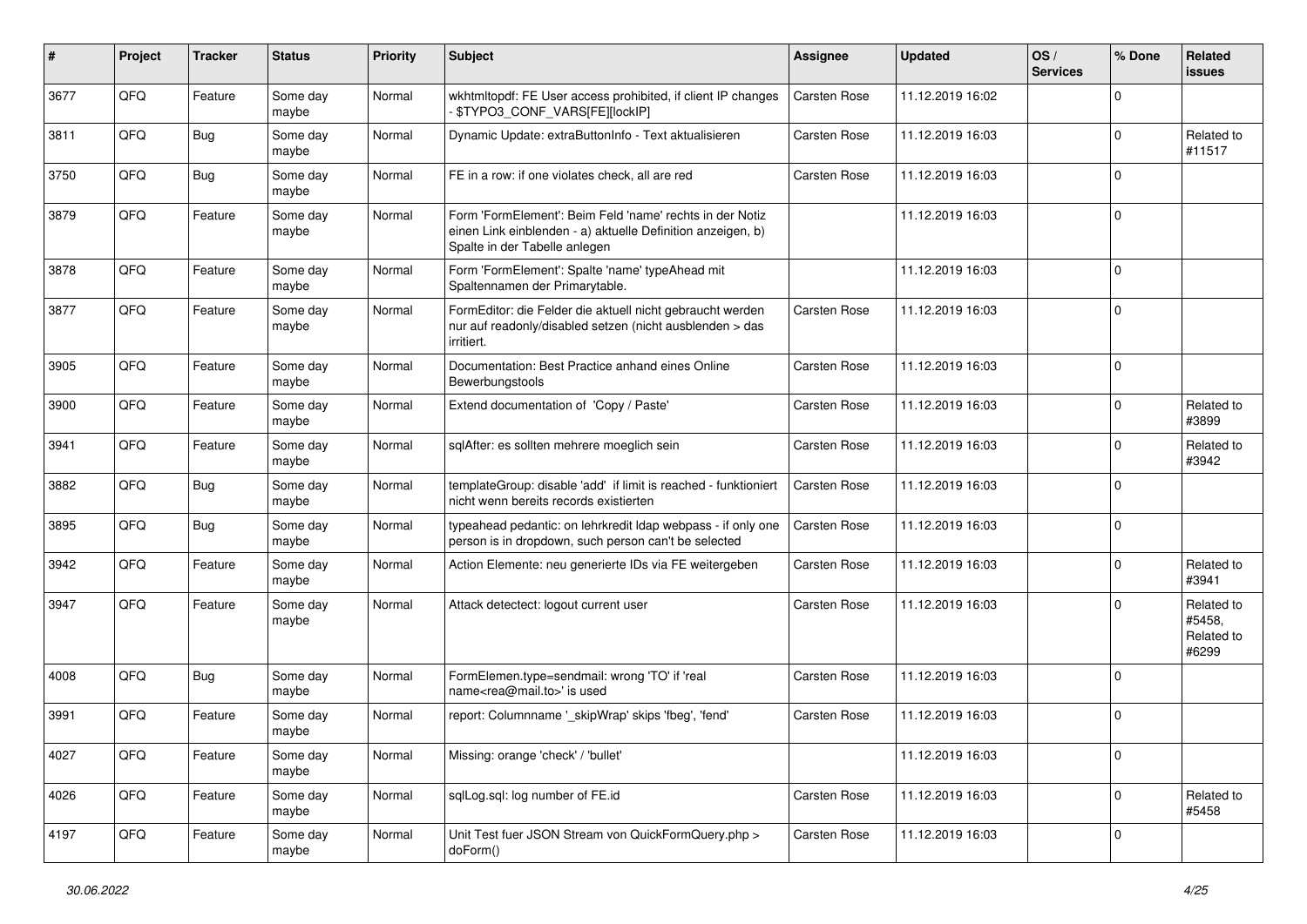| $\sharp$ | Project | <b>Tracker</b> | <b>Status</b>     | Priority | <b>Subject</b>                                                                                                     | <b>Assignee</b>     | <b>Updated</b>   | OS/<br><b>Services</b> | % Done      | Related<br>issues                           |
|----------|---------|----------------|-------------------|----------|--------------------------------------------------------------------------------------------------------------------|---------------------|------------------|------------------------|-------------|---------------------------------------------|
| 4122     | QFQ     | <b>Bug</b>     | Some day<br>maybe | Normal   | file: Render Mode hat keinen Effekt                                                                                |                     | 11.12.2019 16:03 |                        | 0           |                                             |
| 4138     | QFQ     | <b>Bug</b>     | Some day<br>maybe | Normal   | style fehlt                                                                                                        |                     | 11.12.2019 16:03 |                        | $\mathbf 0$ |                                             |
| 4293     | QFQ     | <b>Bug</b>     | Some day<br>maybe | Normal   | Download broken if token 'd:' is missing - but no error<br>message                                                 | Carsten Rose        | 11.12.2019 16:03 |                        | 0           | Related to<br>#7514                         |
| 4259     | QFQ     | Feature        | Some day<br>maybe | Normal   | Instant trigger a cron job                                                                                         | <b>Carsten Rose</b> | 11.12.2019 16:03 |                        | $\mathbf 0$ |                                             |
| 1510     | QFQ     | Feature        | Some day<br>maybe | Normal   | jquery von google laden, falls das nicht geht lokal                                                                |                     | 11.12.2019 16:03 |                        | 0           |                                             |
| 1253     | QFQ     | Feature        | Some day<br>maybe | Normal   | QF: Colorpicker                                                                                                    |                     | 11.12.2019 16:03 |                        | $\mathbf 0$ |                                             |
| 1251     | QFQ     | Feature        | Some day<br>maybe | Normal   | QF: Combo                                                                                                          |                     | 11.12.2019 16:03 |                        | $\mathbf 0$ |                                             |
| 1623     | QFQ     | Feature        | Some day<br>maybe | Normal   | RealURL                                                                                                            |                     | 11.12.2019 16:03 |                        | 30          |                                             |
| 1946     | QFQ     | Feature        | Some day<br>maybe | Normal   | Kontrolle ob der ReadOnly Modus bei den<br>Formularelementen korrekt implementiert ist                             | <b>Carsten Rose</b> | 11.12.2019 16:03 |                        | $\mathbf 0$ |                                             |
| 1635     | QFQ     | Feature        | Some day<br>maybe | Normal   | QFQ Extension content record: weitere Optionen<br>einblenden.                                                      | Carsten Rose        | 11.12.2019 16:03 |                        | $\mathbf 0$ |                                             |
| 2084     | QFQ     | Feature        | Some day<br>maybe | Normal   | Mailto mit encryption: Subrecord                                                                                   | <b>Carsten Rose</b> | 11.12.2019 16:03 |                        | $\mathbf 0$ | Related to<br>#2082                         |
| 2063     | QFQ     | Bug            | Some day<br>maybe | Normal   | Pills auf 'inaktiv' setzen falls keine Element auf dem Pill<br>sichtbar sind.                                      | Benjamin Baer       | 11.12.2019 16:03 |                        | $\mathbf 0$ | Related to<br>#3752                         |
| 2995     | QFQ     | Feature        | Some day<br>maybe | Normal   | Dropdown JQuery Plugin: 'chosen' - Moeglichkeit um Select<br>Listen mehr Funktion zu geben. Kein Bootstrap noetig. | Carsten Rose        | 11.12.2019 16:03 |                        | $\mathbf 0$ |                                             |
| 2950     | QFQ     | Feature        | Some day<br>maybe | Normal   | Inhalt QFQ Records als File                                                                                        |                     | 11.12.2019 16:03 |                        | $\mathbf 0$ |                                             |
| 3130     | QFQ     | <b>Bug</b>     | Some day<br>maybe | Normal   | Debug Info's nicht korrekt nach 'New > Save'.                                                                      | <b>Carsten Rose</b> | 11.12.2019 16:03 |                        | $\mathbf 0$ | Related to<br>#3253                         |
| 3216     | QFQ     | Feature        | Some day<br>maybe | Normal   | dynamic update für checkbox label2                                                                                 | Carsten Rose        | 11.12.2019 16:03 |                        | $\mathbf 0$ | Related to<br>#2081                         |
| 3267     | QFQ     | Feature        | Some day<br>maybe | Normal   | 2 Forms auf einer Seite: real + Read only                                                                          | <b>Carsten Rose</b> | 11.12.2019 16:03 |                        | $\Omega$    |                                             |
| 2361     | QFQ     | Feature        | New               | Normal   | Logging wer/wann/wo welches Formular aufgerufen hat                                                                | Carsten Rose        | 11.12.2019 16:15 |                        | $\mathbf 0$ | Related to<br>#4432,<br>Related to<br>#7480 |
| 4023     | QFQ     | Feature        | New               | Normal   | prepared statements - FE action: salveld, sqllnsert,<br>sqlUpdate, sqlDelete, sqlBefore, sqlAfter                  | Carsten Rose        | 11.12.2019 16:15 |                        | $\mathbf 0$ |                                             |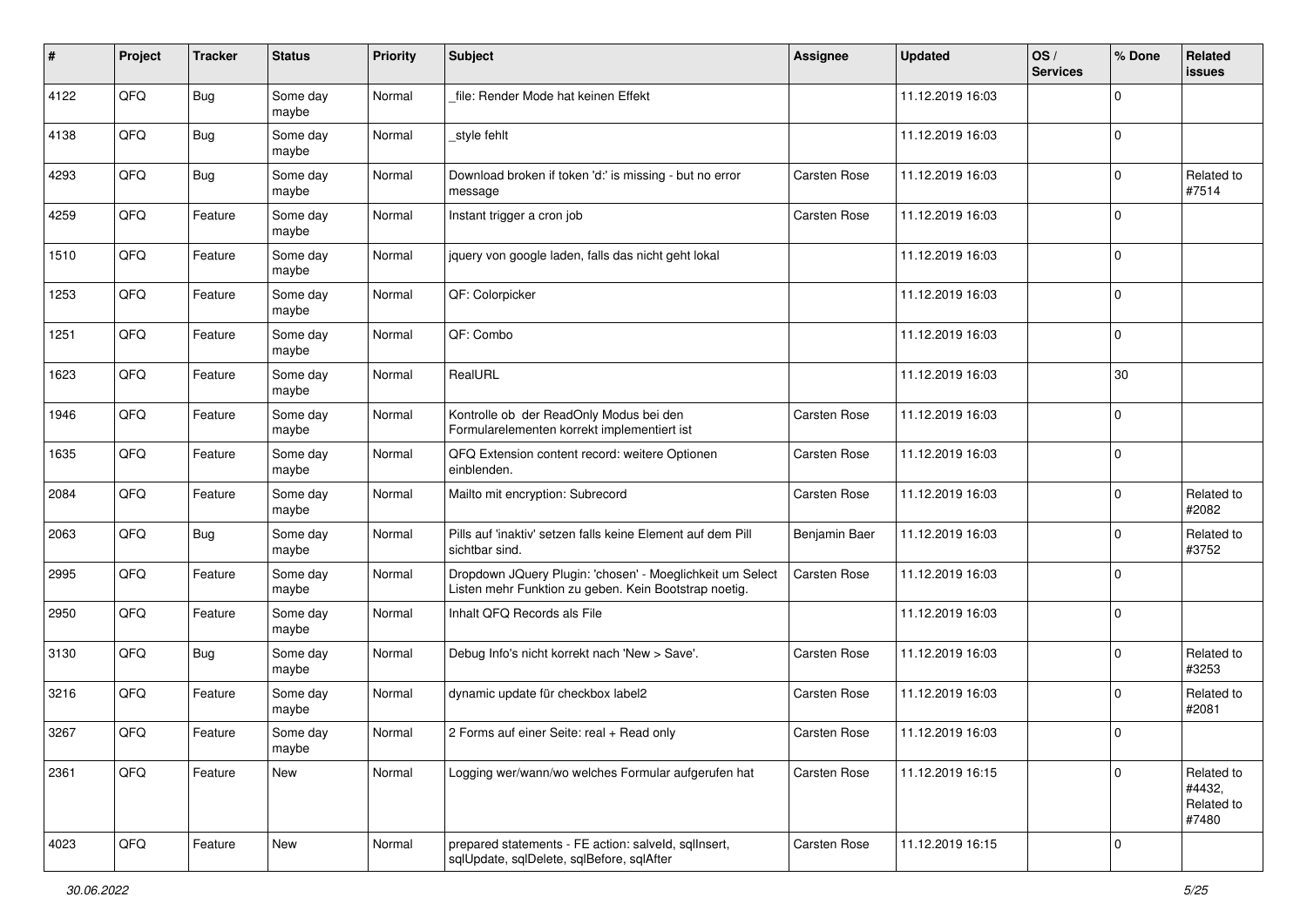| #    | <b>Project</b> | <b>Tracker</b> | <b>Status</b> | <b>Priority</b> | Subject                                                                                                                               | Assignee            | <b>Updated</b>   | OS/<br><b>Services</b> | % Done              | Related<br>issues          |
|------|----------------|----------------|---------------|-----------------|---------------------------------------------------------------------------------------------------------------------------------------|---------------------|------------------|------------------------|---------------------|----------------------------|
| 4756 | QFQ            | Bug            | New           | Normal          | Form dirty even nothing changes                                                                                                       | <b>Carsten Rose</b> | 11.12.2019 16:16 |                        | $\mathbf 0$         |                            |
| 6602 | QFQ            | Feature        | New           | Normal          | Formlet: in Report auf Mausklick ein mini-form oeffnen                                                                                | Carsten Rose        | 11.12.2019 16:16 |                        | $\mathbf 0$         |                            |
| 7480 | QFQ            | Feature        | New           | Normal          | Record History (Undo / Redo)                                                                                                          | <b>Carsten Rose</b> | 11.12.2019 16:16 |                        | $\mathbf 0$         | Related to<br>#2361        |
| 8702 | QFQ            | Feature        | <b>New</b>    | Normal          | Load Record which is locked: missing user info                                                                                        | Carsten Rose        | 11.12.2019 16:16 |                        | $\mathbf 0$         | Related to<br>#9789        |
| 9777 | QFQ            | Feature        | New           | Normal          | Logging QFQ Variables                                                                                                                 | <b>Carsten Rose</b> | 16.12.2019 17:17 |                        | 0                   |                            |
| 9853 | QFQ            | Feature        | New           | Normal          | Check das SQL / QFQ / Mail Logfile geschrieben wird                                                                                   |                     | 09.01.2020 11:15 |                        | $\mathbf 0$         |                            |
| 9927 | QFQ            | Feature        | New           | Normal          | QFQ Update: a) Update nur machen wenn BE User<br>eingeloggt ist., b) Bei Fehler genaue Meldung welcher<br>Updateschritt Probleme hat. | Carsten Rose        | 22.01.2020 12:59 |                        | $\mathbf 0$         |                            |
| 7660 | QFQ            | Feature        | <b>New</b>    | Normal          | IMAP: import mails to DB, move / delete mails                                                                                         | Carsten Rose        | 01.02.2020 09:52 |                        | $\mathbf 0$         |                            |
| 5782 | QFQ            | Feature        | New           | Normal          | NextCloud API                                                                                                                         | Carsten Rose        | 01.02.2020 10:02 |                        | $\mathbf 0$         |                            |
| 7920 | QFQ            | Feature        | New           | Normal          | FE: Syntax Highlight, Zeinlenumbruch                                                                                                  | <b>Carsten Rose</b> | 01.02.2020 10:03 |                        | $\mathbf 0$         |                            |
| 5942 | QFQ            | Feature        | Priorize      | Normal          | 'L' and 'type': append to links, generate via '_link' by using 'u:'                                                                   | <b>Carsten Rose</b> | 01.02.2020 10:13 |                        | $\mathbf 0$         |                            |
| 3782 | QFQ            | Bug            | Priorize      | Normal          | Bei fehlerhafter Eingabe (z.B. Datum) sollte das erwartete<br>Format angezeigt werden                                                 | Carsten Rose        | 01.02.2020 10:13 |                        | $\mathbf 0$         |                            |
| 7217 | QFQ            | Feature        | Priorize      | Normal          | Download: notice User if `_sip=?` is missing                                                                                          | Carsten Rose        | 01.02.2020 10:13 |                        | $\mathbf 0$         |                            |
| 6998 | QFQ            | Feature        | Priorize      | Normal          | Form: with debug=on show column information as tooltip of<br>column label                                                             | Carsten Rose        | 01.02.2020 10:13 |                        | $\mathbf 0$         |                            |
| 7290 | QFQ            | Feature        | Priorize      | Normal          | FormEditor: title as textarea if LEN(title)>60                                                                                        | Carsten Rose        | 01.02.2020 10:13 |                        | $\mathbf 0$         | <b>Blocked by</b><br>#7682 |
| 7522 | QFQ            | Feature        | Priorize      | Normal          | Inserting default index.html to folder (Avoid Apache Indexing)                                                                        | Carsten Rose        | 01.02.2020 10:13 |                        | $\mathbf 0$         |                            |
| 6574 | QFQ            | <b>Bug</b>     | Priorize      | Normal          | gfg.log: Fehlermeldung wurde angezeigt, aber nicht geloggt                                                                            | Carsten Rose        | 01.02.2020 10:13 |                        | $\mathbf 0$         |                            |
| 7616 | QFQ            | Bug            | Priorize      | Normal          | Selectlist with Enum & Dynamic Update                                                                                                 | Carsten Rose        | 01.02.2020 10:13 |                        | 0                   |                            |
| 7630 | QFQ            | Feature        | Priorize      | Normal          | detailed error message for simple upload                                                                                              | Carsten Rose        | 01.02.2020 10:13 |                        | $\mathbf 0$         |                            |
| 8585 | QFQ            | Feature        | Priorize      | Normal          | Enhance Error message for 'unknown form'                                                                                              | <b>Carsten Rose</b> | 01.02.2020 10:13 |                        | 0                   |                            |
| 8584 | QFQ            | Feature        | Priorize      | Normal          | FE 'Action' - never assign to Container (except Template<br>Group)                                                                    | Carsten Rose        | 01.02.2020 10:13 |                        | $\mathbf 0$         |                            |
| 7656 | QFQ            | Bug            | Priorize      | Normal          | FE with required, 'pattern' and 'extraButtonLock': always<br>complain about missing value                                             | <b>Carsten Rose</b> | 01.02.2020 10:13 |                        | 0                   |                            |
| 8037 | QFQ            | <b>Bug</b>     | Priorize      | Normal          | FE.type=upload (advanced mode): {{slaveld:V}} missing<br>during dynamic update                                                        | Carsten Rose        | 01.02.2020 10:13 |                        | $\mathsf{O}$        |                            |
| 8034 | QFQ            | Feature        | Priorize      | Normal          | FormElement 'data': 22.22.2222 should not be accepted                                                                                 | Carsten Rose        | 01.02.2020 10:13 |                        | 0                   |                            |
| 9862 | QFQ            | Bug            | Priorize      | Normal          | Failed writing to sql mail qfq.log should throw an exception                                                                          | Carsten Rose        | 01.02.2020 10:13 |                        | $\mathsf{O}\xspace$ |                            |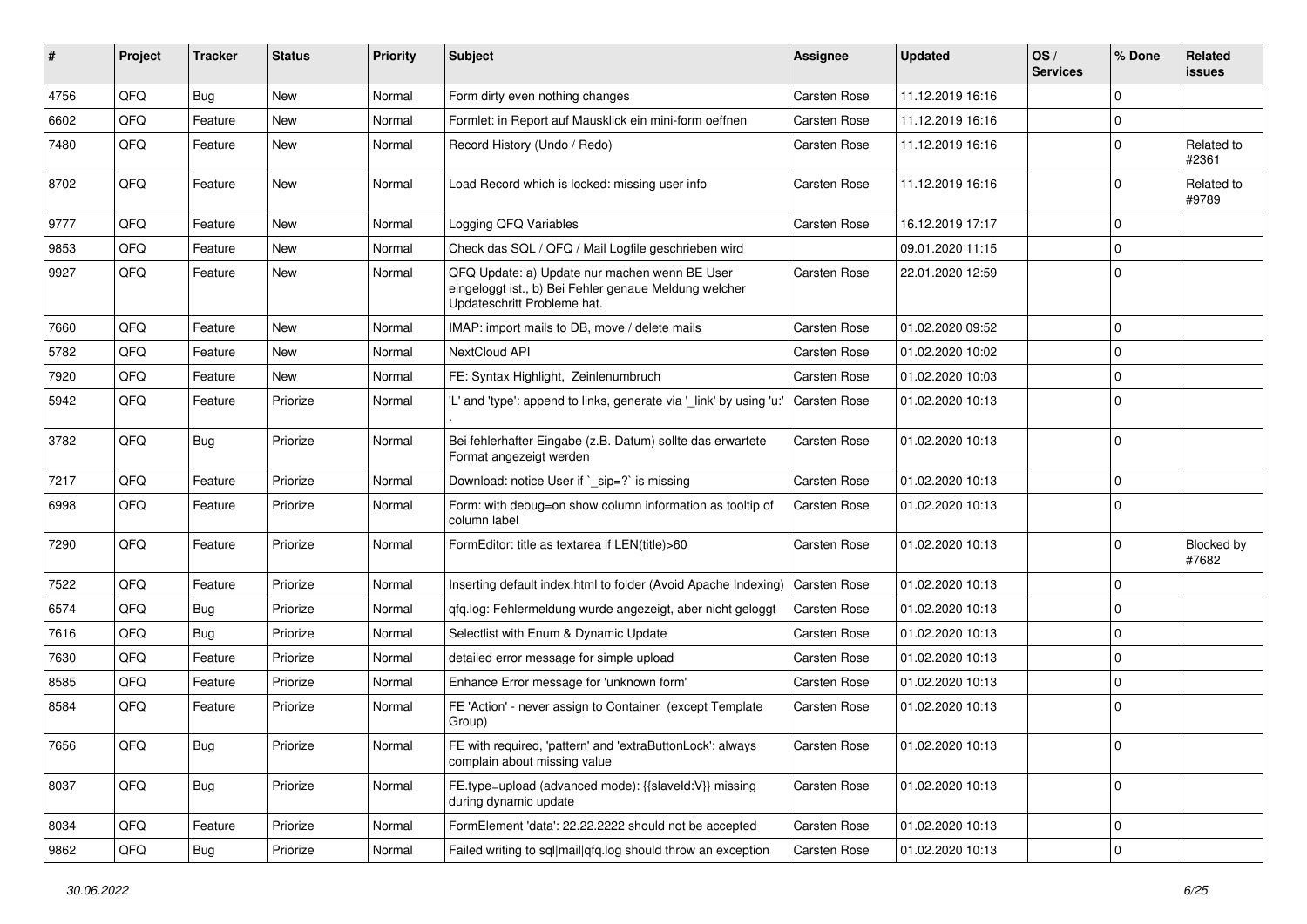| ∦     | Project | <b>Tracker</b> | <b>Status</b>     | <b>Priority</b> | <b>Subject</b>                                                                                                       | <b>Assignee</b>     | <b>Updated</b>   | OS/<br><b>Services</b> | % Done      | Related<br>issues   |
|-------|---------|----------------|-------------------|-----------------|----------------------------------------------------------------------------------------------------------------------|---------------------|------------------|------------------------|-------------|---------------------|
| 9900  | QFQ     | Feature        | Priorize          | Normal          | Generic API Call: tt-content record >> JSON                                                                          | Carsten Rose        | 01.02.2020 10:13 |                        | $\Omega$    |                     |
| 9947  | QFQ     | Bug            | Priorize          | Normal          | Unwanted error message if missing 'typeAheadSqlPrefetch'                                                             | <b>Carsten Rose</b> | 01.02.2020 10:13 |                        | $\Omega$    |                     |
| 9975  | QFQ     | Bug            | Priorize          | Normal          | Dropdown Menu: 'r:3' broken                                                                                          | <b>Carsten Rose</b> | 01.02.2020 10:13 |                        | $\Omega$    |                     |
| 9983  | QFQ     | Feature        | <b>New</b>        | Normal          | Report Notation: new keyword 'range'                                                                                 | Carsten Rose        | 01.02.2020 15:55 |                        | $\Omega$    |                     |
| 9024  | QFQ     | <b>Bug</b>     | Some day<br>maybe | Normal          | QFQ Einarbeitung                                                                                                     |                     | 01.02.2020 15:56 |                        | $\Omega$    |                     |
| 2643  | QFQ     | Bug            | Some day<br>maybe | Normal          | Zend / PHP Webinars anschauen                                                                                        | <b>Carsten Rose</b> | 01.02.2020 15:56 |                        | $\Omega$    |                     |
| 9773  | QFQ     | Bug            | <b>New</b>        | Normal          | form.parameter.formModeGlobal=requiredOff                                                                            | <b>Carsten Rose</b> | 01.02.2020 15:56 |                        | $\Omega$    |                     |
| 9898  | QFQ     | Bug            | Feedback          | Normal          | Formular trotz Timeout gespeichert                                                                                   | Benjamin Baer       | 01.02.2020 15:56 |                        | $\Omega$    |                     |
| 9535  | QFQ     | Bug            | Feedback          | Normal          | Report:  AS '_vertical' - column to wide - vertical >> rot45,<br>rot <sub>90</sub>                                   | Benjamin Baer       | 01.02.2020 15:56 |                        | $\mathbf 0$ |                     |
| 9855  | QFQ     | Bug            | <b>New</b>        | Normal          | <b>Required Check</b>                                                                                                |                     | 01.02.2020 15:56 |                        | $\mathbf 0$ |                     |
| 10014 | QFQ     | Feature        | New               | Normal          | Manual.rst: describe behaviour and process order of<br>fillStoreVar, slaveId, sqlBefore,                             | <b>Carsten Rose</b> | 01.02.2020 22:31 |                        | $\Omega$    |                     |
| 9928  | QFQ     | Feature        | Priorize          | Normal          | SpecialColumnName: a) Deprecated: ' AS "_+tag " ', b)<br>New: ' AS "_ <tag1><tag2>"</tag2></tag1>                    | Carsten Rose        | 01.02.2020 23:17 |                        | $\Omega$    | Related to<br>#9929 |
| 8277  | QFQ     | Feature        | Priorize          | Normal          | fe.parameter.default=                                                                                                | <b>Carsten Rose</b> | 01.02.2020 23:17 |                        | $\Omega$    | Related to<br>#8113 |
| 9968  | QFQ     | Feature        | Priorize          | Normal          | Tooltip in Links for Developer                                                                                       | <b>Carsten Rose</b> | 01.02.2020 23:17 |                        | $\mathbf 0$ |                     |
| 4092  | QFQ     | Bug            | Some day<br>maybe | Normal          | 1) Logging verbessern wann welches FE warum ausgefuehrt<br>wird, 2) Documentation: Best Practice Template Group      | <b>Carsten Rose</b> | 01.02.2020 23:19 |                        | $\Omega$    | Related to<br>#3504 |
| 4583  | QFQ     | Bug            | Some day<br>maybe | Normal          | Dynamic Update bei TypeAhead Feldern                                                                                 | Carsten Rose        | 01.02.2020 23:19 |                        | $\Omega$    |                     |
| 4528  | QFQ     | Bug            | Some day<br>maybe | Normal          | extraButtonLock mit SQLAhead Bug                                                                                     | Carsten Rose        | 01.02.2020 23:19 |                        | $\Omega$    |                     |
| 3613  | QFQ     | Bug            | Some day<br>maybe | Normal          | note /note unchecked -> note div (col-md) wird weiterhin<br>gerendert                                                | Elias Villiger      | 01.02.2020 23:19 |                        | 100         |                     |
| 4869  | QFQ     | Feature        | Some day<br>maybe | Normal          | Dynamic Update (show, hide, readonly?, required?) for<br><b>Template Group Elements</b>                              | <b>Carsten Rose</b> | 01.02.2020 23:19 |                        | $\Omega$    | Related to<br>#4865 |
| 5132  | QFQ     | Feature        | Some day<br>maybe | Normal          | Error Message sendmail missing attachment: more details                                                              | <b>Carsten Rose</b> | 01.02.2020 23:19 |                        | $\mathbf 0$ |                     |
| 5021  | QFQ     | <b>Bug</b>     | Some day<br>maybe | Normal          | FE.typ=extra - during save displays error 'datum2' already<br>filled in STORE SIP - the value is stored nevertheless | Carsten Rose        | 01.02.2020 23:19 |                        | $\Omega$    | Related to<br>#3875 |
| 4872  | QFQ     | Feature        | Some day<br>maybe | Normal          | Fields of Typo3 page available in STORE_TYPO3                                                                        | Carsten Rose        | 01.02.2020 23:19 |                        | $\mathbf 0$ |                     |
| 5389  | QFQ     | Feature        | Some day<br>maybe | Normal          | QFQ Design: Multline label / note                                                                                    | Benjamin Baer       | 01.02.2020 23:19 |                        | 0           |                     |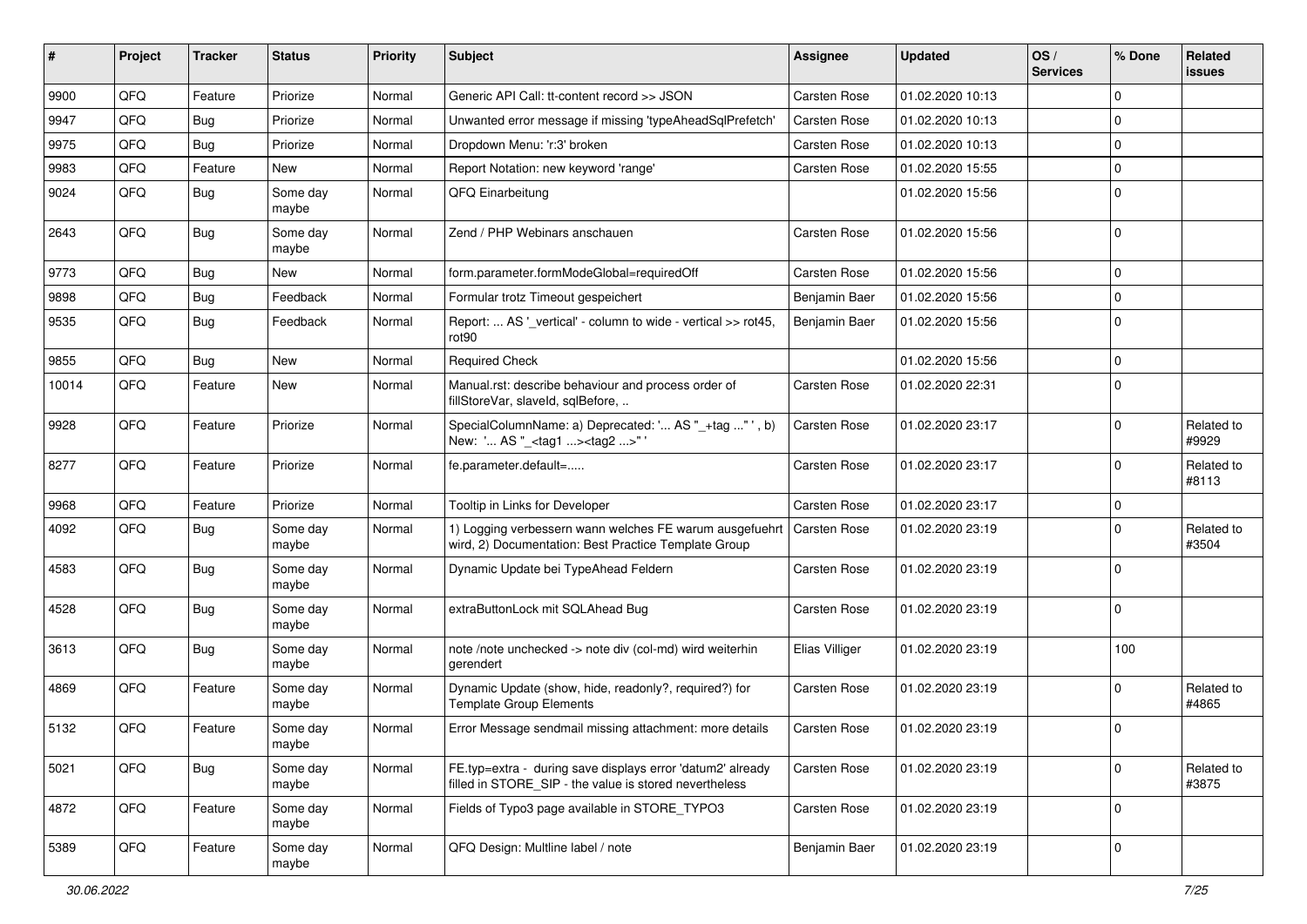| #    | Project | <b>Tracker</b> | <b>Status</b>     | <b>Priority</b> | <b>Subject</b>                                                                   | <b>Assignee</b>     | <b>Updated</b>   | OS/<br><b>Services</b> | % Done      | Related<br><b>issues</b> |
|------|---------|----------------|-------------------|-----------------|----------------------------------------------------------------------------------|---------------------|------------------|------------------------|-------------|--------------------------|
| 4606 | QFQ     | Feature        | Some day<br>maybe | Normal          | link: qualifier to render bootstrap button                                       | <b>Carsten Rose</b> | 01.02.2020 23:19 |                        | $\Omega$    |                          |
| 5768 | QFQ     | Bug            | Some day<br>maybe | Normal          | {{pageLanguage:T}}' missing if QFQ is called via api                             | Carsten Rose        | 01.02.2020 23:19 |                        | $\mathbf 0$ |                          |
| 5579 | QFQ     | Feature        | Some day<br>maybe | Normal          | Enhance Doc / Presentation: variable type 'link column type'                     | <b>Carsten Rose</b> | 01.02.2020 23:19 |                        | $\Omega$    |                          |
| 5877 | QFQ     | <b>Bug</b>     | Some day<br>maybe | Normal          | FE.type=note:bsColumn strange behaviour                                          |                     | 01.02.2020 23:19 |                        | $\Omega$    |                          |
| 5557 | QFQ     | Bug            | Some day<br>maybe | Normal          | Form load: STORE_RECORD filled, but should be empty                              | <b>Carsten Rose</b> | 01.02.2020 23:19 |                        | $\mathbf 0$ |                          |
| 5852 | QFQ     | Feature        | Some day<br>maybe | Normal          | Logging: mail.log / sql.log - im FE anzeigen und via AJAX<br>aktualisieren       | Carsten Rose        | 01.02.2020 23:19 |                        | $\Omega$    | Related to<br>#5885      |
| 5805 | QFQ     | Feature        | Some day<br>maybe | Normal          | TypeAHead SQL value instead of key stored                                        |                     | 01.02.2020 23:19 |                        | $\Omega$    | Related to<br>#5444      |
| 5706 | QFQ     | Bug            | Some day<br>maybe | Normal          | upload: fileDestination needs to be sanatized                                    | Carsten Rose        | 01.02.2020 23:19 |                        | $\Omega$    |                          |
| 7100 | QFQ     | Feature        | Some day<br>maybe | Normal          | Download: log access, max downloads, time limit                                  |                     | 01.02.2020 23:19 |                        | $\Omega$    |                          |
| 5893 | QFQ     | Feature        | Some day<br>maybe | Normal          | Edit on double-click                                                             |                     | 01.02.2020 23:19 |                        | $\mathbf 0$ | Related to<br>#5894      |
| 5923 | QFQ     | Feature        | Some day<br>maybe | Normal          | fillStoreSystemBySqlLate                                                         |                     | 01.02.2020 23:19 |                        | $\Omega$    |                          |
| 5983 | QFQ     | Feature        | Some day<br>maybe | Normal          | Form Submit (save & update): normalize date/-time FE                             | Carsten Rose        | 01.02.2020 23:19 |                        | $\Omega$    |                          |
| 6084 | QFQ     | Feature        | Some day<br>maybe | Normal          | New escape type: 'D' - convert date                                              |                     | 01.02.2020 23:19 |                        | $\Omega$    |                          |
| 5895 | QFQ     | Feature        | Some day<br>maybe | Normal          | Tutorial: List of all QFQ Features                                               |                     | 01.02.2020 23:19 |                        | $\mathbf 0$ |                          |
| 6704 | QFQ     | Feature        | Some day<br>maybe | Normal          | Upload Mode: Bilder in Notizen rechts sollen aktuellen<br>Upload repräsentieren. |                     | 01.02.2020 23:19 |                        | $\Omega$    | Related to<br>#3264      |
| 5991 | QFQ     | Bug            | Some day<br>maybe | Normal          | URLs with 'I' or long parameter are problematic                                  | <b>Carsten Rose</b> | 01.02.2020 23:19 |                        | $\Omega$    |                          |
| 8522 | QFQ     | Feature        | Some day<br>maybe | Normal          | build QFQ - npm warnings                                                         | Benjamin Baer       | 01.02.2020 23:19 |                        | 50          |                          |
| 7921 | QFQ     | Feature        | Some day<br>maybe | Normal          | Rest API Export: URL kuerzer machen                                              |                     | 01.02.2020 23:19 |                        | $\Omega$    |                          |
| 7281 | QFQ     | Bug            | Some day<br>maybe | Normal          | Subrecords: on large screen separator line too short                             |                     | 01.02.2020 23:19 |                        | $\Omega$    |                          |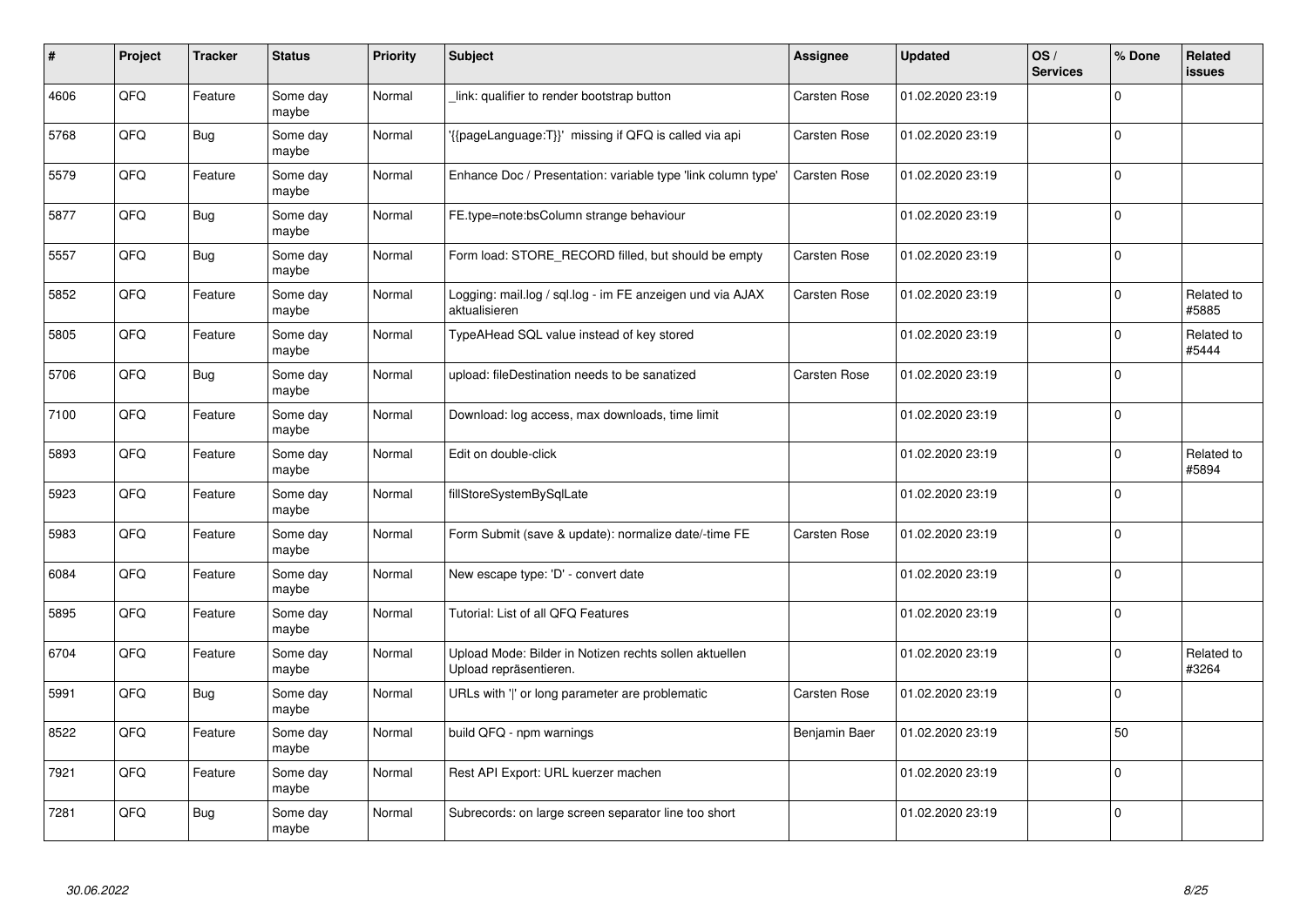| $\vert$ # | Project | <b>Tracker</b> | <b>Status</b>     | <b>Priority</b> | <b>Subject</b>                                                                                                                                           | <b>Assignee</b>     | <b>Updated</b>   | OS/<br><b>Services</b> | % Done      | Related<br><b>issues</b>                    |
|-----------|---------|----------------|-------------------|-----------------|----------------------------------------------------------------------------------------------------------------------------------------------------------|---------------------|------------------|------------------------|-------------|---------------------------------------------|
| 8056      | QFQ     | Feature        | Some day<br>maybe | Normal          | Termin Organisation (Reservation)                                                                                                                        |                     | 01.02.2020 23:19 |                        | 0           | Related to<br>#8658                         |
| 4651      | QFQ     | Bug            | Some day<br>maybe | Normal          | 'Loading document" Modal wird angezeigt bei uzhcd type=2<br>Ansicht                                                                                      | <b>Carsten Rose</b> | 01.02.2020 23:20 |                        | $\mathbf 0$ |                                             |
| 4330      | QFQ     | Feature        | Some day<br>maybe | Normal          | Error Message: report missing {{ / }} in sqlUpdate, sqlInsert,<br>sqlDelete, sqlAfter, sqlBefore in FE action elements.                                  | <b>Carsten Rose</b> | 01.02.2020 23:20 |                        | 0           |                                             |
| 4328      | QFQ     | Bug            | Some day<br>maybe | Normal          | Error Message: Show FE name/number on problems in FE                                                                                                     | <b>Carsten Rose</b> | 01.02.2020 23:20 |                        | $\mathbf 0$ |                                             |
| 4433      | QFQ     | Feature        | Some day<br>maybe | Normal          | Log when SIP will be destroyed by QFQ for any (security)<br>reason                                                                                       |                     | 01.02.2020 23:20 |                        | $\Omega$    | Related to<br>#4432,<br>Related to<br>#5458 |
| 4439      | QFQ     | Feature        | Some day<br>maybe | Normal          | Log: report all actions fired by an FE Element, incl. the<br>original directive (slaveld, sqllnsert, )                                                   |                     | 01.02.2020 23:20 |                        | $\Omega$    | Related to<br>#4432,<br>Related to<br>#5458 |
| 955       | QFQ     | Feature        | Some day<br>maybe | Normal          | QF: Notizen vor/nach dem Form                                                                                                                            |                     | 01.02.2020 23:20 |                        | $\mathbf 0$ |                                             |
| 1234      | QFQ     | Feature        | Some day<br>maybe | Normal          | QF: Record numbering: Im Grid soll in Spalte 1optional die<br>laufende Nummer der Records angezeigt werden.                                              |                     | 01.02.2020 23:20 |                        | 0           |                                             |
| 4435      | QFQ     | Feature        | Some day<br>maybe | Normal          | Report: striptags - specify allowed tags                                                                                                                 |                     | 01.02.2020 23:20 |                        | $\Omega$    |                                             |
| 4454      | QFQ     | <b>Bug</b>     | Some day<br>maybe | Normal          | Required Elements: multiple elements in a row - whole row<br>marked if only one input is empty.                                                          | Benjamin Baer       | 01.02.2020 23:20 |                        | $\Omega$    |                                             |
| 4398      | QFQ     | <b>Bug</b>     | Some day<br>maybe | Normal          | Typeahead: mouse click in a prefilled input opens a single<br>item dropdown with the current value - click on it seems to<br>set the value, not the key. | Benjamin Baer       | 01.02.2020 23:20 |                        | $\Omega$    | Related to<br>#4457                         |
| 5024      | QFQ     | Feature        | Some day<br>maybe | Normal          | Fabric: Generate PDF with edits                                                                                                                          | Benjamin Baer       | 01.02.2020 23:20 |                        | $\Omega$    | Related to<br>#10704                        |
| 5455      | QFQ     | Feature        | Some day<br>maybe | Normal          | Mail Redirects grld abhaengig                                                                                                                            |                     | 01.02.2020 23:20 |                        | $\Omega$    |                                             |
| 5428      | QFQ     | Feature        | Some day<br>maybe | Normal          | secure thumbnail: late render on access.                                                                                                                 | <b>Carsten Rose</b> | 01.02.2020 23:20 |                        | $\mathbf 0$ |                                             |
| 4816      | QFQ     | Feature        | Some day<br>maybe | Normal          | Templates for QFQ Reports (Tables, Radios, )                                                                                                             |                     | 01.02.2020 23:20 |                        | $\mathbf 0$ |                                             |
| 4757      | QFO     | Feature        | Some day<br>maybe | Normal          | Test subrecord: download links ok? Links ok?                                                                                                             | Carsten Rose        | 01.02.2020 23:20 |                        | $\mathbf 0$ |                                             |
| 4652      | QFQ     | Feature        | Some day<br>maybe | Normal          | UZH CD: Weiterleitung auf benutzerdefinierte 403/404 Seite                                                                                               | <b>Carsten Rose</b> | 01.02.2020 23:20 |                        | $\mathbf 0$ |                                             |
| 5342      | QFQ     | Feature        | Some day<br>maybe | Normal          | link - with HTML Attributes                                                                                                                              |                     | 01.02.2020 23:20 |                        | 0           | Related to<br>#14077                        |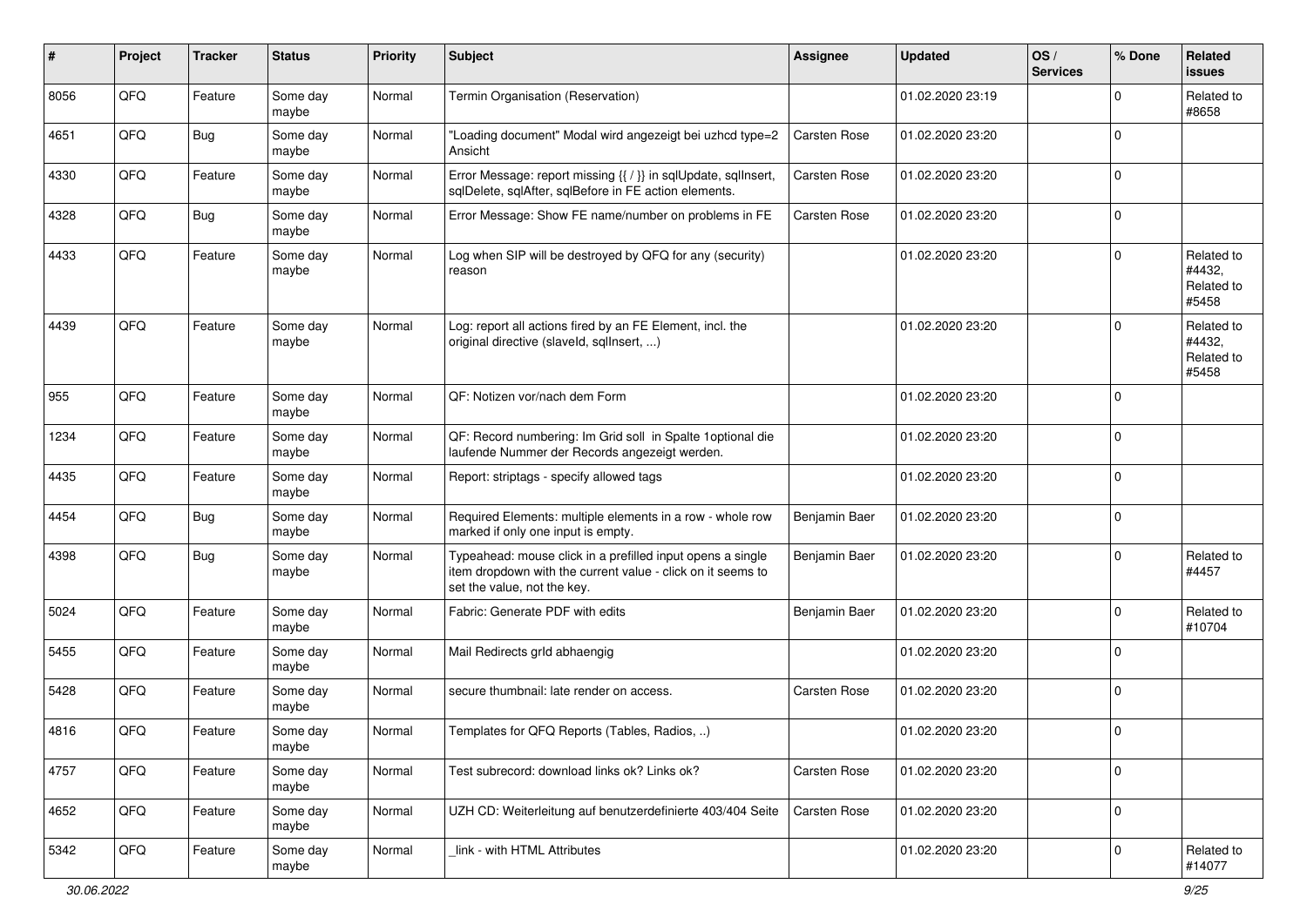| ∦    | Project        | <b>Tracker</b> | <b>Status</b>     | <b>Priority</b> | <b>Subject</b>                                                                                                                                                | <b>Assignee</b>     | <b>Updated</b>   | OS/<br><b>Services</b> | % Done      | Related<br><b>issues</b>                    |
|------|----------------|----------------|-------------------|-----------------|---------------------------------------------------------------------------------------------------------------------------------------------------------------|---------------------|------------------|------------------------|-------------|---------------------------------------------|
| 7101 | QFQ            | Bug            | Some day<br>maybe | Normal          | 'form' in SIP and 'report' - breaks                                                                                                                           |                     | 01.02.2020 23:20 |                        | 0           |                                             |
| 5850 | QFQ            | Feature        | Some day<br>maybe | Normal          | Deployment: In QFQ Doc best practice fuer zeitgemaesses<br>Deployment beschreiben                                                                             |                     | 01.02.2020 23:20 |                        | $\mathbf 0$ |                                             |
| 5851 | QFQ            | Feature        | Some day<br>maybe | Normal          | Queue System implementieren: MQTT, RabbitMQ                                                                                                                   |                     | 01.02.2020 23:20 |                        | 0           | Related to<br>#5715                         |
| 7402 | QFQ            | Bug            | Some day<br>maybe | Normal          | thumbnail cache: outdated picture when permission denied<br>and permission resolved.                                                                          |                     | 01.02.2020 23:20 |                        | $\mathbf 0$ |                                             |
| 5665 | QFQ            | Feature        | Some day<br>maybe | Normal          | Versuch das '{{!' nicht mehr noetig ist.                                                                                                                      | <b>Carsten Rose</b> | 01.02.2020 23:20 |                        | $\Omega$    | Related to<br>#7432,<br>Related to<br>#7434 |
| 4443 | QFQ            | Feature        | Some day<br>maybe | Normal          | Form: multiple secondary tables                                                                                                                               |                     | 01.02.2020 23:20 |                        | $\Omega$    |                                             |
| 4365 | QFQ            | Feature        | Some day<br>maybe | Normal          | Multi Language: new way of config                                                                                                                             | <b>Carsten Rose</b> | 01.02.2020 23:20 |                        | $\Omega$    |                                             |
| 4343 | QFQ            | Feature        | Some day<br>maybe | Normal          | Link: Classifier to add 'attributes'                                                                                                                          | <b>Carsten Rose</b> | 01.02.2020 23:20 |                        | $\Omega$    | Related to<br>#14077                        |
| 4650 | QFQ            | Feature        | Some day<br>maybe | Normal          | Convert html to doc/rtf                                                                                                                                       | <b>Carsten Rose</b> | 01.02.2020 23:20 |                        | 0           | Related to<br>#10704                        |
| 4627 | QFQ            | Feature        | Some day<br>maybe | Normal          | dbupdate: all tables - check 'create', 'modified' if it is possible<br>to change to default 'CURRENT_TIMESTAMP' and modified<br>'ON UPDATE CURRENT_TIMESTAMP' |                     | 01.02.2020 23:20 |                        | $\mathbf 0$ |                                             |
| 4536 | QFQ            | Feature        | Some day<br>maybe | Normal          | FE upload: problem with delete if mutliple uploads an<br>FE.name="                                                                                            |                     | 01.02.2020 23:20 |                        | $\Omega$    |                                             |
| 4659 | QFQ            | Bug            | Some day<br>maybe | Normal          | infoButtonExtra                                                                                                                                               | <b>Carsten Rose</b> | 01.02.2020 23:20 |                        | $\mathbf 0$ |                                             |
| 4626 | QFQ            | Feature        | Some day<br>maybe | Normal          | Mobile View: 'classBody=qfq-form-right' makes no sense                                                                                                        |                     | 01.02.2020 23:20 |                        | $\mathbf 0$ |                                             |
| 4446 | QFQ            | Feature        | Some day<br>maybe | Normal          | New FE get same feldContainerId as last modifed FE                                                                                                            |                     | 01.02.2020 23:20 |                        | $\Omega$    |                                             |
| 4546 | QFQ            | <b>Bug</b>     | Some day<br>maybe | Normal          | NH: SIP storage is destroyed                                                                                                                                  |                     | 01.02.2020 23:20 |                        | $\Omega$    |                                             |
| 4640 | $\mathsf{QFQ}$ | Feature        | Some day<br>maybe | Normal          | Rename System Forms                                                                                                                                           |                     | 01.02.2020 23:20 |                        | $\pmb{0}$   |                                             |
| 4551 | QFQ            | Feature        | Some day<br>maybe | Normal          | Set 'pills' via dynamicUpdate to show/hide/disabled                                                                                                           |                     | 01.02.2020 23:20 |                        | 0           | Related to<br>#3752                         |
| 4549 | QFQ            | Bug            | Some day<br>maybe | Normal          | TemplateGroups: FE.type SELECT loose selected value<br>after save                                                                                             | Carsten Rose        | 01.02.2020 23:20 |                        | $\Omega$    | Related to<br>#4548,<br>Related to<br>#4771 |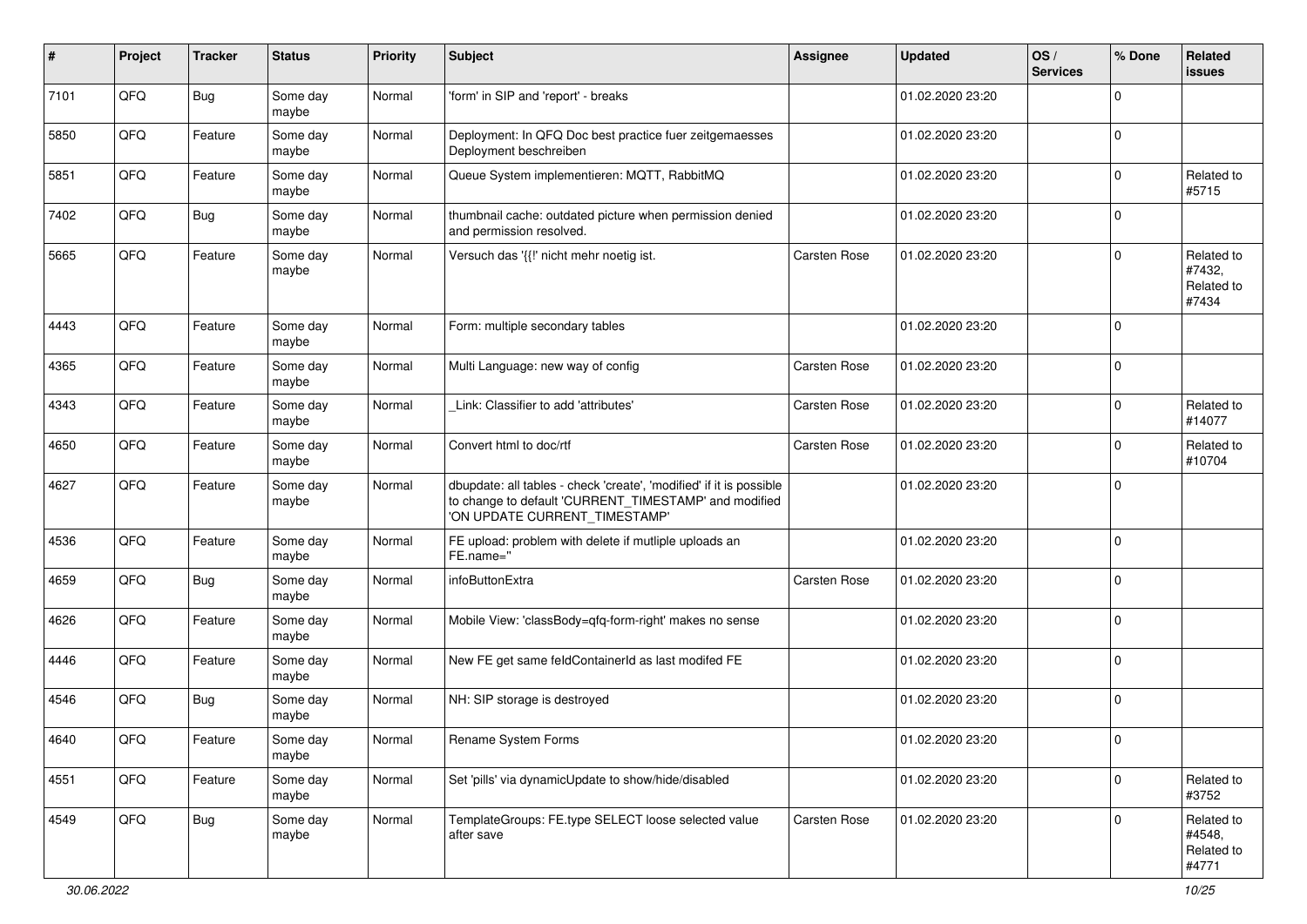| $\vert$ # | Project | <b>Tracker</b> | <b>Status</b>     | <b>Priority</b> | <b>Subject</b>                                                                                        | Assignee            | <b>Updated</b>   | OS/<br><b>Services</b> | % Done       | Related<br><b>issues</b>                       |
|-----------|---------|----------------|-------------------|-----------------|-------------------------------------------------------------------------------------------------------|---------------------|------------------|------------------------|--------------|------------------------------------------------|
| 4719      | QFQ     | Feature        | Some day<br>maybe | Normal          | Custom Message in Client in case of 'Browser tab close,<br>modification will be lost'                 |                     | 01.02.2020 23:20 |                        | $\Omega$     |                                                |
| 5892      | QFQ     | Feature        | Some day<br>maybe | Normal          | QFQ should use T3 API to manipulate FE GROUP<br>membership                                            |                     | 01.02.2020 23:20 |                        | $\Omega$     |                                                |
| 5480      | QFQ     | Feature        | Some day<br>maybe | Normal          | QFQ: Dokumentation mit Screenshots versehen                                                           | Carsten Rose        | 01.02.2020 23:20 |                        | <sup>0</sup> | Related to<br>#9879                            |
| 4771      | QFQ     | <b>Bug</b>     | Some day<br>maybe | Normal          | qfq: select-down-values empty after save (edit-form for<br>program administrators)                    | Carsten Rose        | 01.02.2020 23:20 |                        | $\Omega$     | Related to<br>#4549, Has<br>duplicate<br>#4282 |
| 5452      | QFQ     | Feature        | Some day<br>maybe | Normal          | Thumbnails from PDF: bad quality                                                                      |                     | 01.02.2020 23:20 |                        | $\Omega$     |                                                |
| 3547      | QFQ     | Bug            | New               | Normal          | FE of type 'note' causes writing of empty fields.                                                     | <b>Carsten Rose</b> | 01.02.2020 23:21 |                        | 0            |                                                |
| 3504      | QFQ     | Feature        | <b>New</b>        | Normal          | Logging: welche Action FEs werden wann wie ausgefuehrt                                                | Carsten Rose        | 01.02.2020 23:21 |                        | $\Omega$     | Related to<br>#5458,<br>Related to<br>#4092    |
| 5576      | QFQ     | Bug            | <b>New</b>        | Normal          | Using MySQL 'DROP' requires privilege - wich is not really<br>necessary.                              | <b>Carsten Rose</b> | 01.02.2020 23:21 |                        | $\Omega$     |                                                |
| 5131      | QFQ     | Feature        | <b>New</b>        | Normal          | Activate Spin Gear ('wait/busy' indicator) via LINK attribute                                         | <b>Carsten Rose</b> | 01.02.2020 23:21 |                        | 0            |                                                |
| 4250      | QFQ     | Feature        | <b>New</b>        | Normal          | AutoCron in QFQ via PHP                                                                               | Carsten Rose        | 01.02.2020 23:21 |                        | $\Omega$     | Related to<br>#3292,<br>Related to<br>#3291    |
| 6292      | QFQ     | Feature        | <b>New</b>        | Normal          | Download: File speichern mit Hash aber original Filename in<br>der Datenbank vermerken fuer Downloads | <b>Carsten Rose</b> | 01.02.2020 23:21 |                        | $\Omega$     |                                                |
| 6462      | QFQ     | Bug            | New               | Normal          | File Upload: Nutzlose Fehlermeldung wenn Datei zu gross                                               | Carsten Rose        | 01.02.2020 23:21 |                        | $\Omega$     | Related to<br>#6139                            |
| 6289      | QFQ     | Feature        | <b>New</b>        | Normal          | Form: Log                                                                                             | Carsten Rose        | 01.02.2020 23:21 |                        | $\Omega$     |                                                |
| 6437      | QFQ     | Feature        | <b>New</b>        | Normal          | Neuer Mode Button bei FormElementen                                                                   | Carsten Rose        | 01.02.2020 23:21 |                        | $\Omega$     | Related to<br>#9668,<br>Blocked by<br>#9678    |
| 6483      | QFQ     | <b>Bug</b>     | <b>New</b>        | Normal          | R Store funktioniert nicht bei 'Report Notation' im FE                                                | Carsten Rose        | 01.02.2020 23:21 |                        | $\Omega$     |                                                |
| 6677      | QFQ     | Bug            | New               | Normal          | Error message FE Action Element: no/wrong FE reference<br>who cause the problem.                      | Carsten Rose        | 01.02.2020 23:21 |                        | $\Omega$     |                                                |
| 6594      | QFQ     | Feature        | <b>New</b>        | Normal          | Excel: on download, check if there is a valid sip                                                     | Carsten Rose        | 01.02.2020 23:21 |                        | $\Omega$     |                                                |
| 6609      | QFQ     | Feature        | <b>New</b>        | Normal          | Formlet: JSON API erweitern                                                                           | Carsten Rose        | 01.02.2020 23:21 |                        | 50           |                                                |
| 6765      | QFQ     | Feature        | New               | Normal          | Moeglichkeit via QFQ eigene Logs zu schreiben                                                         | Carsten Rose        | 01.02.2020 23:21 |                        | $\Omega$     |                                                |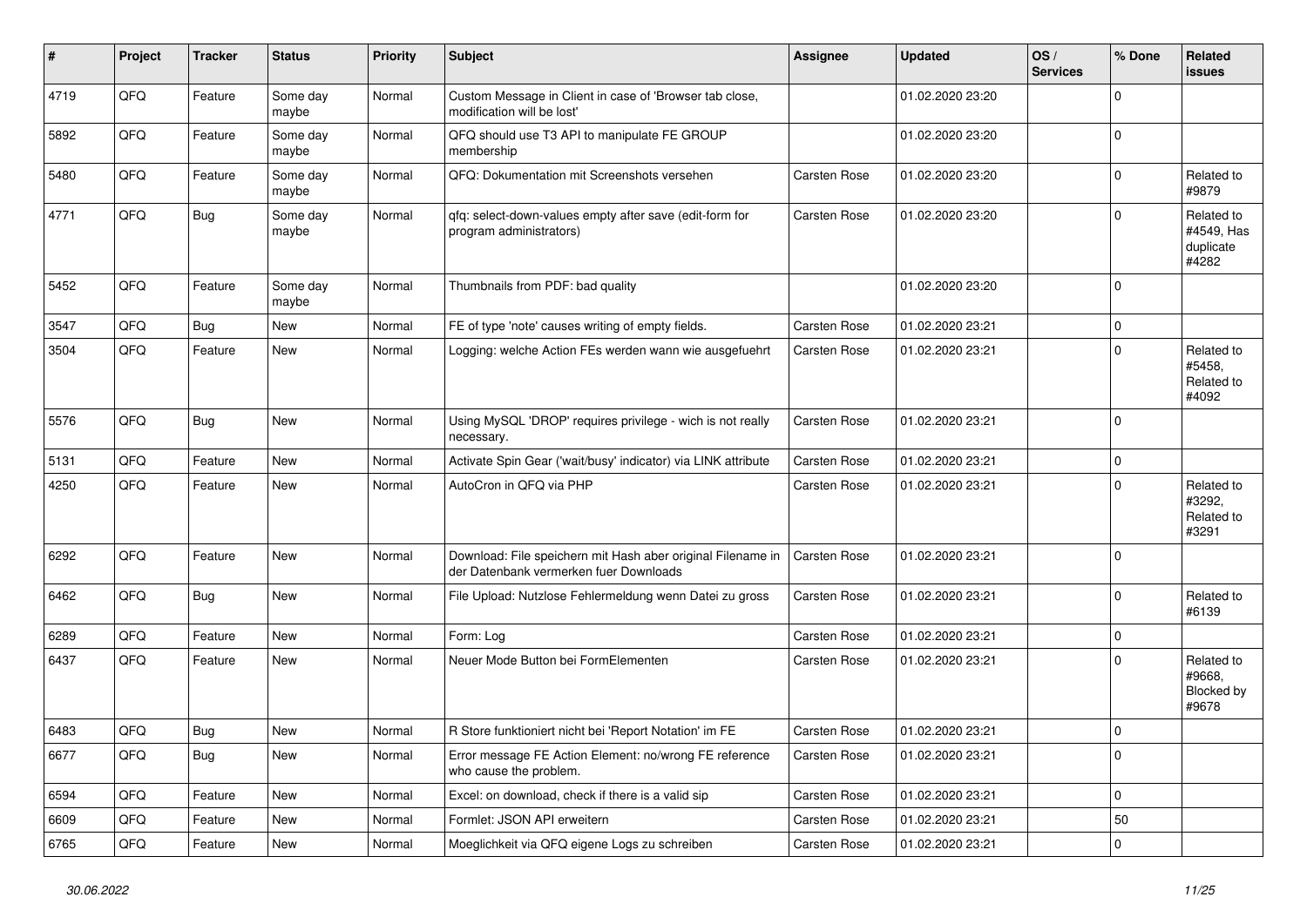| #    | Project | <b>Tracker</b> | <b>Status</b>     | <b>Priority</b> | <b>Subject</b>                                                                                                             | Assignee            | <b>Updated</b>   | OS/<br><b>Services</b> | % Done       | Related<br>issues         |
|------|---------|----------------|-------------------|-----------------|----------------------------------------------------------------------------------------------------------------------------|---------------------|------------------|------------------------|--------------|---------------------------|
| 7102 | QFQ     | Feature        | <b>New</b>        | Normal          | Comment sign in report: '#' and '--'                                                                                       | <b>Carsten Rose</b> | 01.02.2020 23:21 |                        | $\mathbf 0$  |                           |
| 6912 | QFQ     | <b>Bug</b>     | <b>New</b>        | Normal          | error Message Var 'deadline' already set in SIP - in Form<br>with FE.value={{deadline:R:::{{deadlinePeriod:Y}}}}           | Carsten Rose        | 01.02.2020 23:21 |                        | $\Omega$     |                           |
| 6972 | QFQ     | Feature        | Some day<br>maybe | Normal          | Fabric Clipboard / cross browser tab                                                                                       | Benjamin Baer       | 01.02.2020 23:21 |                        | $\mathbf 0$  |                           |
| 7099 | QFQ     | Feature        | <b>New</b>        | Normal          | Redesign FormEditor                                                                                                        | Carsten Rose        | 01.02.2020 23:21 |                        | $\mathbf{0}$ |                           |
| 7014 | QFQ     | Bug            | <b>New</b>        | Normal          | Sending invalid emails succeeds when<br>debug.redirectAllMailTo is set                                                     | <b>Carsten Rose</b> | 01.02.2020 23:21 |                        | $\Omega$     |                           |
| 6970 | QFQ     | Feature        | Some day<br>maybe | Normal          | tablesorter: default fuer 'sortReset' aendern von 'Ctrl' zu 'Alt'                                                          | Benjamin Baer       | 01.02.2020 23:21 |                        | $\Omega$     |                           |
| 7119 | QFQ     | Feature        | <b>New</b>        | Normal          | Upload: scaleDownWidth, scaleDownHeight                                                                                    | Carsten Rose        | 01.02.2020 23:21 |                        | $\Omega$     |                           |
| 6855 | QFQ     | Feature        | <b>New</b>        | Normal          | With {{feUser:U}}!={{feUser:T}}: Save / Delete: only possible<br>with {{feUserSave:U}}='yes' and '{{feUserDelete:U}}='yes' | <b>Carsten Rose</b> | 01.02.2020 23:21 |                        | $\mathbf 0$  |                           |
| 7342 | QFQ     | Feature        | <b>New</b>        | Normal          | add content $=$ hide this                                                                                                  | <b>Carsten Rose</b> | 01.02.2020 23:21 |                        | $\mathbf 0$  |                           |
| 7481 | QFQ     | Feature        | <b>New</b>        | Normal          | Detect 'BaseUrl' automatically                                                                                             | <b>Carsten Rose</b> | 01.02.2020 23:21 |                        | $\mathbf 0$  |                           |
| 7280 | QFQ     | Feature        | <b>New</b>        | Normal          | recently used table                                                                                                        | Carsten Rose        | 01.02.2020 23:21 |                        | $\Omega$     |                           |
| 7261 | QFQ     | <b>Bug</b>     | New               | Normal          | Report pathFilename for user without path, only the filename                                                               | Carsten Rose        | 01.02.2020 23:21 |                        | $\mathbf 0$  |                           |
| 7239 | QFQ     | Feature        | <b>New</b>        | Normal          | TinyMCE: html tag whitelist                                                                                                | Carsten Rose        | 01.02.2020 23:21 |                        | $\Omega$     | Related to<br>#14320      |
| 7219 | QFQ     | Bug            | <b>New</b>        | Normal          | typeSheadSql / typeAheadSqlPrefetch: change to curly<br>braces                                                             | Carsten Rose        | 01.02.2020 23:21 |                        | $\Omega$     |                           |
| 7175 | QFQ     | Feature        | <b>New</b>        | Normal          | Upload: md5 hash as filename                                                                                               | <b>Carsten Rose</b> | 01.02.2020 23:21 |                        | 0            |                           |
| 9602 | QFQ     | Feature        | <b>New</b>        | Normal          | Form definition as JSON                                                                                                    | <b>Carsten Rose</b> | 01.02.2020 23:21 |                        | $\Omega$     | Related to<br>#9600       |
| 7681 | QFQ     | Feature        | <b>New</b>        | Normal          | Optional switch off 'check for modified record'                                                                            | <b>Carsten Rose</b> | 01.02.2020 23:21 |                        | $\mathbf 0$  |                           |
| 7683 | QFQ     | Feature        | <b>New</b>        | Normal          | Special column names in '{{ SELECT  AS _link }}' should<br>be detected                                                     | Carsten Rose        | 01.02.2020 23:21 |                        | $\mathbf 0$  |                           |
| 7574 | QFQ     | Bug            | <b>New</b>        | Normal          | Substitute error: form element not reported / dont parse<br>Form.note                                                      | Carsten Rose        | 01.02.2020 23:21 |                        | 0            |                           |
| 7521 | QFQ     | Feature        | <b>New</b>        | Normal          | TemplateGroup: fe.type=upload                                                                                              | <b>Carsten Rose</b> | 01.02.2020 23:21 |                        | $\mathbf 0$  | Related to<br>#9706       |
| 4082 | QFQ     | Feature        | <b>New</b>        | Normal          | Dynamic Update: modeSql - useful default                                                                                   | Carsten Rose        | 01.02.2020 23:22 |                        | $\mathbf 0$  |                           |
| 7002 | QFQ     | Bug            | <b>New</b>        | Normal          | Dynamic Update: row does not disappear / appear                                                                            | <b>Carsten Rose</b> | 01.02.2020 23:22 |                        | $\mathbf 0$  |                           |
| 7109 | QFQ     | Feature        | <b>New</b>        | Normal          | Dynamic Updates: row/element hide                                                                                          | Carsten Rose        | 01.02.2020 23:22 |                        | $\Omega$     | Has<br>duplicate<br>#4081 |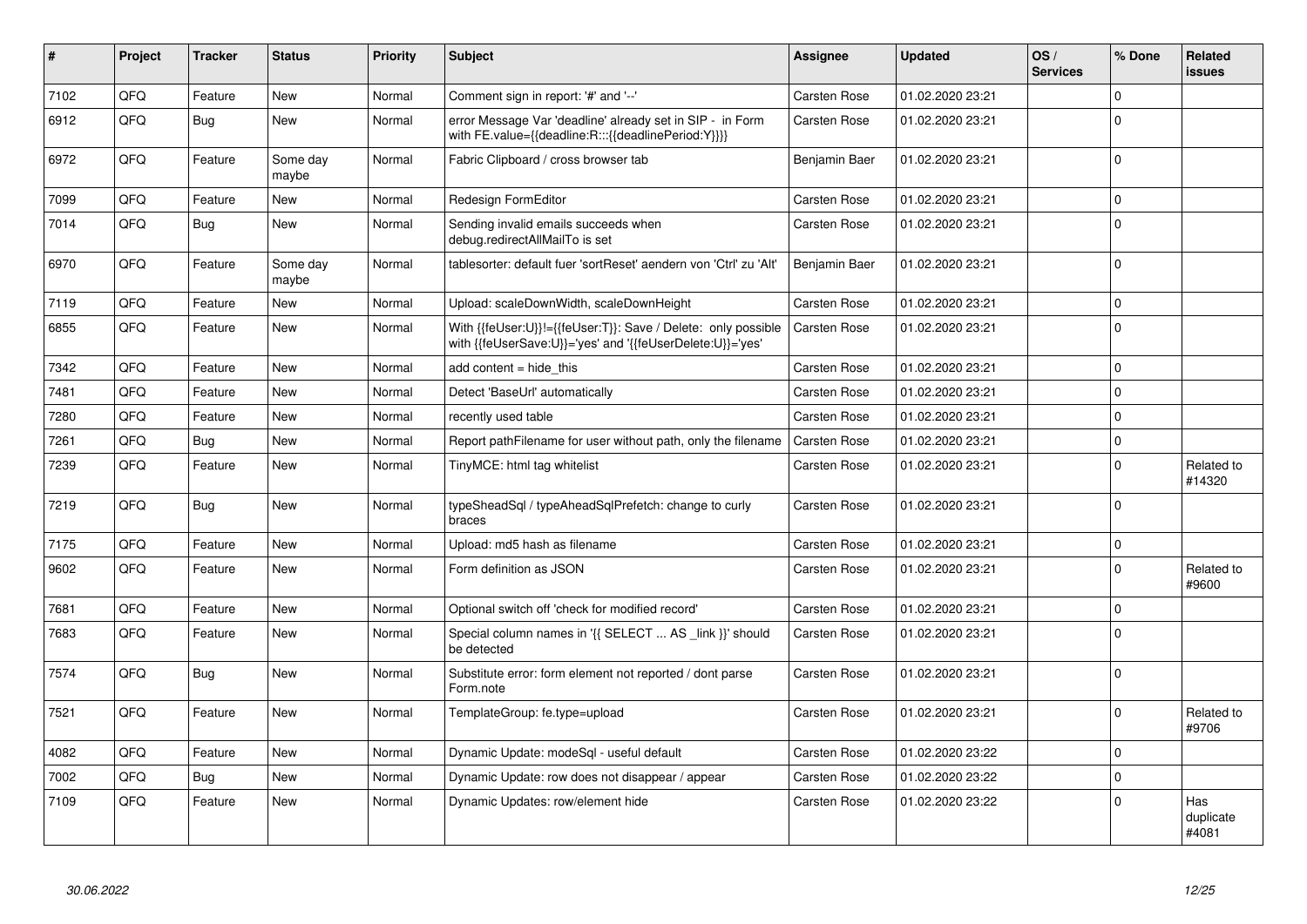| #    | Project | <b>Tracker</b> | <b>Status</b>     | <b>Priority</b> | <b>Subject</b>                                                                                         | Assignee            | <b>Updated</b>   | OS/<br><b>Services</b> | % Done       | <b>Related</b><br>issues |
|------|---------|----------------|-------------------|-----------------|--------------------------------------------------------------------------------------------------------|---------------------|------------------|------------------------|--------------|--------------------------|
| 6250 | QFQ     | Feature        | In Progress       | Normal          | Enhance layout: a) Subrecord, b) Subrecord-Title                                                       | <b>Carsten Rose</b> | 01.02.2020 23:22 |                        | $\mathbf 0$  | Related to<br>#5391      |
| 7512 | QFQ     | Bug            | <b>New</b>        | Normal          | FE: inputType=number >> 'pattern' is not respected                                                     | <b>Carsten Rose</b> | 01.02.2020 23:22 |                        | $\mathbf{0}$ |                          |
| 7547 | QFQ     | <b>Bug</b>     | <b>New</b>        | Normal          | Error Message in afterSave: wrong parameter column<br>reported                                         | <b>Carsten Rose</b> | 01.02.2020 23:22 |                        | $\Omega$     |                          |
| 7812 | QFQ     | Feature        | <b>New</b>        | Normal          | FE 'Subrecord' - new option 'subrecordShowFilter',<br>'subrecordPaging'                                | Carsten Rose        | 01.02.2020 23:22 |                        | $\mathbf 0$  |                          |
| 7685 | QFQ     | <b>Bug</b>     | <b>New</b>        | Normal          | Open FormElement from QFQ error message and save<br>modified record: error about missing {{formId:F}}  | Carsten Rose        | 01.02.2020 23:22 |                        | $\Omega$     |                          |
| 7524 | QFQ     | Bug            | New               | Normal          | QFQ throws a 'General Error' if 'fileadmin/protected/log/' is<br>not writeable                         | Carsten Rose        | 01.02.2020 23:22 |                        | $\Omega$     |                          |
| 7520 | QFQ     | Feature        | New               | Normal          | QR Code:  AS _qr ( AS _link)                                                                           | Carsten Rose        | 01.02.2020 23:22 |                        | $\mathbf 0$  |                          |
| 7513 | QFQ     | Bug            | <b>New</b>        | Normal          | Radios not correct aligned                                                                             | <b>Carsten Rose</b> | 01.02.2020 23:22 |                        | $\mathbf 0$  |                          |
| 7795 | QFQ     | Bug            | New               | Normal          | Readonly Form: Typeahead-Felder                                                                        | Carsten Rose        | 01.02.2020 23:22 |                        | $\mathbf 0$  | Related to<br>#10640     |
| 7730 | QFQ     | Feature        | Priorize          | Normal          | SELECT Box: title in between                                                                           | Benjamin Baer       | 01.02.2020 23:22 |                        | 0            |                          |
| 7519 | QFQ     | Feature        | New               | Normal          | Select: Multi                                                                                          | Carsten Rose        | 01.02.2020 23:22 |                        | $\mathbf 0$  |                          |
| 8089 | QFQ     | Feature        | <b>New</b>        | Normal          | Copy/Paste for FormElements                                                                            | <b>Carsten Rose</b> | 01.02.2020 23:22 |                        | 0            |                          |
| 8719 | QFQ     | Feature        | <b>New</b>        | Normal          | extraButtonLock: add support for 0/1                                                                   | <b>Carsten Rose</b> | 01.02.2020 23:22 |                        | $\mathbf 0$  |                          |
| 8049 | QFQ     | <b>Bug</b>     | <b>New</b>        | Normal          | FE.type=note, column 'value': text moves some pixel to top<br>after save                               | <b>Carsten Rose</b> | 01.02.2020 23:22 |                        | 0            |                          |
| 8336 | QFQ     | Feature        | New               | Normal          | Form > modified > Close New: a) Optional disable popup, b)<br>custom text, c) mode on save: close stay | <b>Carsten Rose</b> | 01.02.2020 23:22 |                        | $\mathbf 0$  | Related to<br>#8335      |
| 7924 | QFQ     | Feature        | <b>New</b>        | Normal          | Radio/Checkbox with Tooltip                                                                            | <b>Carsten Rose</b> | 01.02.2020 23:22 |                        | 0            |                          |
| 8806 | QFQ     | Feature        | <b>New</b>        | Normal          | SQL Function nl2br                                                                                     | <b>Carsten Rose</b> | 01.02.2020 23:22 |                        | $\Omega$     |                          |
| 9127 | QFQ     | Bug            | New               | Normal          | Error Message: change 'roll over' color - text not readable                                            | <b>Carsten Rose</b> | 01.02.2020 23:22 |                        | $\mathbf 0$  |                          |
| 9128 | QFQ     | Feature        | New               | Normal          | Error Message: not replaced variables- a) replace back to<br>'{{', b) underline                        | Carsten Rose        | 01.02.2020 23:22 |                        | 0            | Related to<br>#9129      |
| 8975 | QFQ     | Feature        | New               | Normal          | Report Notation: 2.0                                                                                   | Carsten Rose        | 01.02.2020 23:22 |                        | $\mathbf 0$  | Related to<br>#8963      |
| 9129 | QFQ     | Feature        | <b>New</b>        | Normal          | sqlValidate: Message as notification, not as error                                                     | Carsten Rose        | 01.02.2020 23:22 |                        | $\mathbf 0$  | Related to<br>#9128      |
| 9130 | QFQ     | Feature        | Some day<br>maybe | Normal          | tablesorter: Automatic Row numbering / Zeilenummer                                                     | Benjamin Baer       | 01.02.2020 23:22 |                        | $\mathbf 0$  |                          |
| 9275 | QFQ     | <b>Bug</b>     | <b>New</b>        | Normal          | auteron: t3 page, which takes to long to respond, is not<br>reported properly                          | Carsten Rose        | 01.02.2020 23:22 |                        | 100          |                          |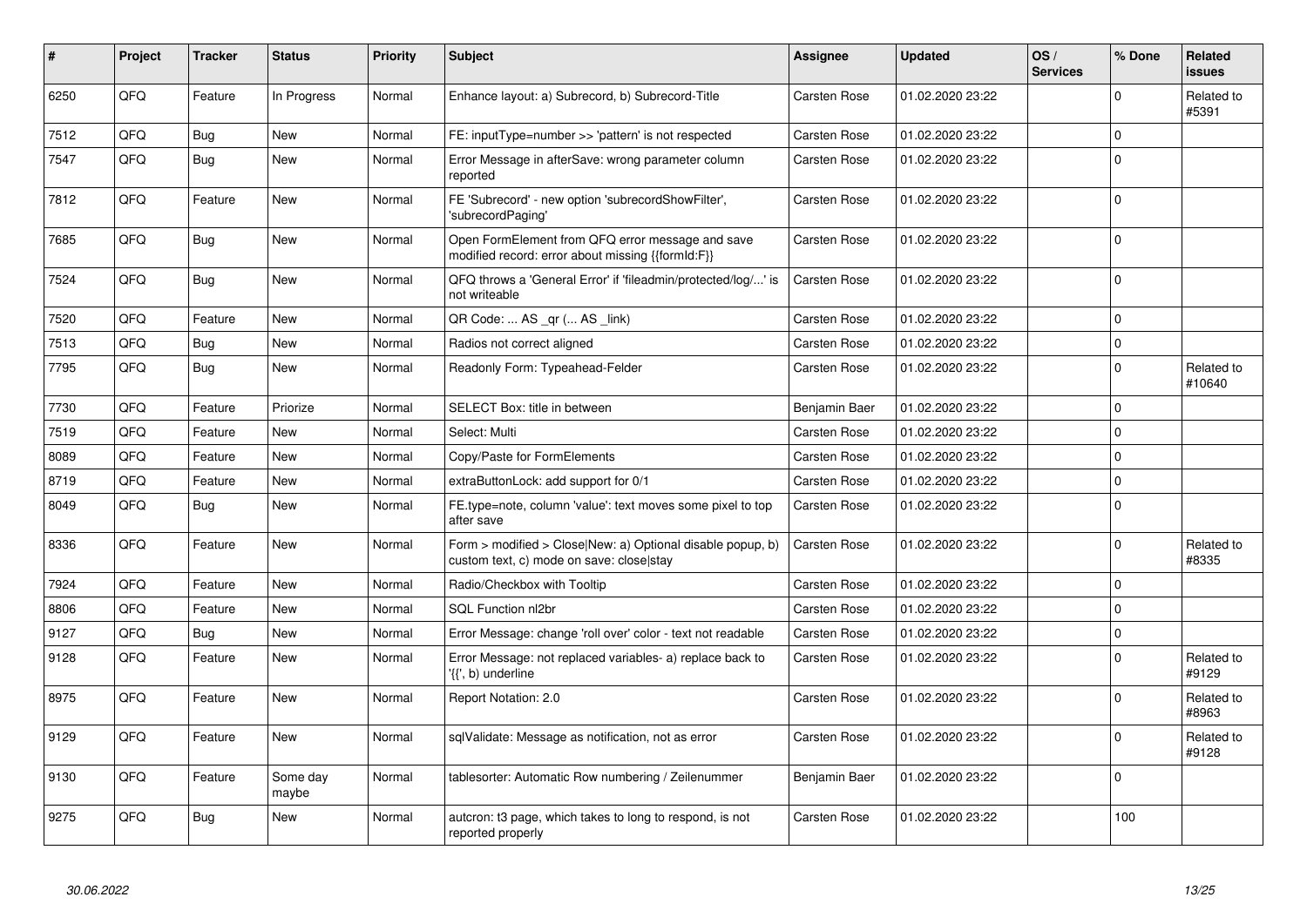| #     | Project    | <b>Tracker</b> | <b>Status</b> | <b>Priority</b> | Subject                                                                                  | <b>Assignee</b>     | <b>Updated</b>   | OS/<br><b>Services</b> | % Done      | Related<br>issues                                                    |
|-------|------------|----------------|---------------|-----------------|------------------------------------------------------------------------------------------|---------------------|------------------|------------------------|-------------|----------------------------------------------------------------------|
| 9177  | QFQ        | Bug            | <b>New</b>    | Normal          | Bug? QFQ tries to save an action FE, which has real<br>existing column name              | Carsten Rose        | 01.02.2020 23:22 |                        | $\Omega$    |                                                                      |
| 9136  | QFQ        | Feature        | New           | Normal          | Create ZIP files with dynamic PDFs                                                       | <b>Carsten Rose</b> | 01.02.2020 23:22 |                        | 0           |                                                                      |
| 9317  | QFQ        | Bug            | <b>New</b>    | Normal          | FE.type=note: with dynamic show/hidden an empty label<br>causes trouble                  | <b>Carsten Rose</b> | 01.02.2020 23:22 |                        | $\Omega$    |                                                                      |
| 9208  | QFQ        | Feature        | <b>New</b>    | Normal          | Manage 'recent' records                                                                  | Carsten Rose        | 01.02.2020 23:22 |                        | 0 I         |                                                                      |
| 9352  | QFQ        | Feature        | New           | Normal          | FE 'Native' fire slaveld, sqlAfter, sqlIns                                               | Carsten Rose        | 01.02.2020 23:22 |                        | $\Omega$    |                                                                      |
| 9533  | QFQ        | Bug            | New           | Normal          | FE.type=upload: Check in 'beforeSave' if upload is given                                 | Carsten Rose        | 01.02.2020 23:22 |                        | $\Omega$    | Related to<br>#11523                                                 |
| 9537  | QFQ        | Feature        | <b>New</b>    | Normal          | FormEditor: Edit fieldset in FrontEnd                                                    | Carsten Rose        | 01.02.2020 23:22 |                        | $\mathbf 0$ |                                                                      |
| 9781  | QFQ        | Feature        | New           | Normal          | Button: CSS class to make buttons smaller                                                | Carsten Rose        | 01.02.2020 23:22 |                        | $\mathbf 0$ |                                                                      |
| 9691  | QFQ        | Bug            | In Progress   | Normal          | Checkbox: dynamic update > readonly                                                      | <b>Carsten Rose</b> | 01.02.2020 23:22 |                        | 50          | Related to<br>#9834                                                  |
| 9783  | QFQ        | Bug            | <b>New</b>    | Normal          | Email with special characters                                                            | Carsten Rose        | 01.02.2020 23:22 |                        | $\mathbf 0$ |                                                                      |
| 9706  | QFQ        | Feature        | <b>New</b>    | Normal          | Multi File Upload (hidden template group)                                                | Carsten Rose        | 01.02.2020 23:22 |                        | $\Omega$    | Related to<br>#7521,<br>Related to<br>#5562,<br>Related to<br>#13330 |
| 9811  | QFQ        | Feature        | <b>New</b>    | Normal          | Report: tag every n'th row                                                               | <b>Carsten Rose</b> | 01.02.2020 23:22 |                        | $\Omega$    |                                                                      |
| 9707  | QFQ        | Feature        | New           | Normal          | SIP security: encode pageId and check pageId on decode                                   | <b>Carsten Rose</b> | 01.02.2020 23:22 |                        | $\mathbf 0$ |                                                                      |
| 10015 | QFQ        | Feature        | Priorize      | Normal          | Monospace in Textarea                                                                    | <b>Carsten Rose</b> | 03.02.2020 13:40 |                        | $\Omega$    |                                                                      |
| 10003 | QFQ        | Feature        | Priorize      | Normal          | fieldset: stronger visualize group                                                       | Benjamin Baer       | 12.02.2020 08:13 |                        | $\Omega$    |                                                                      |
| 10115 | QFQ        | Feature        | New           | Normal          | TypeAhead: static list                                                                   | Carsten Rose        | 26.02.2020 16:42 |                        | 100         |                                                                      |
| 10324 | QFQ        | <b>Bug</b>     | New           | Normal          | Excel Export mit Template funktioniert nur, wenn Template<br>vor uid kommt               |                     | 30.03.2020 11:20 |                        | $\Omega$    | Related to<br>#10257                                                 |
| 4050  | QFQ        | Feature        | <b>New</b>    | Normal          | sql.log: 1) FormElement ID which causes a specific action,<br>2) Result in the same row. | <b>Carsten Rose</b> | 15.04.2020 11:35 |                        | $\Omega$    | Related to<br>#5458                                                  |
| 10082 | QFQ        | Bug            | New           | Normal          | FE.type=SELECT - 'sanatize' Class                                                        | <b>Carsten Rose</b> | 07.05.2020 09:36 |                        | $\Omega$    | Related to<br>#10081                                                 |
| 10119 | <b>QFQ</b> | Feature        | New           | Normal          | Dropdown (selectlist) & TypeAhead: format and catagorize<br>list                         | <b>Carsten Rose</b> | 07.05.2020 09:36 |                        | 0           |                                                                      |
| 10124 | QFQ        | Feature        | Feedback      | Normal          | qfq AAI-Login                                                                            | Karin Niffeler      | 07.05.2020 09:36 |                        | 0           |                                                                      |
| 10322 | QFQ        | <b>Bug</b>     | New           | Normal          | FormElement / Radio: missing column 'enum' >> FE not<br>reported                         | Carsten Rose        | 07.05.2020 09:37 |                        | $\mathbf 0$ |                                                                      |
| 10384 | QFQ        | Feature        | New           | Normal          | Parameter Exchange QFQ Instances                                                         |                     | 07.05.2020 09:38 |                        | 0           |                                                                      |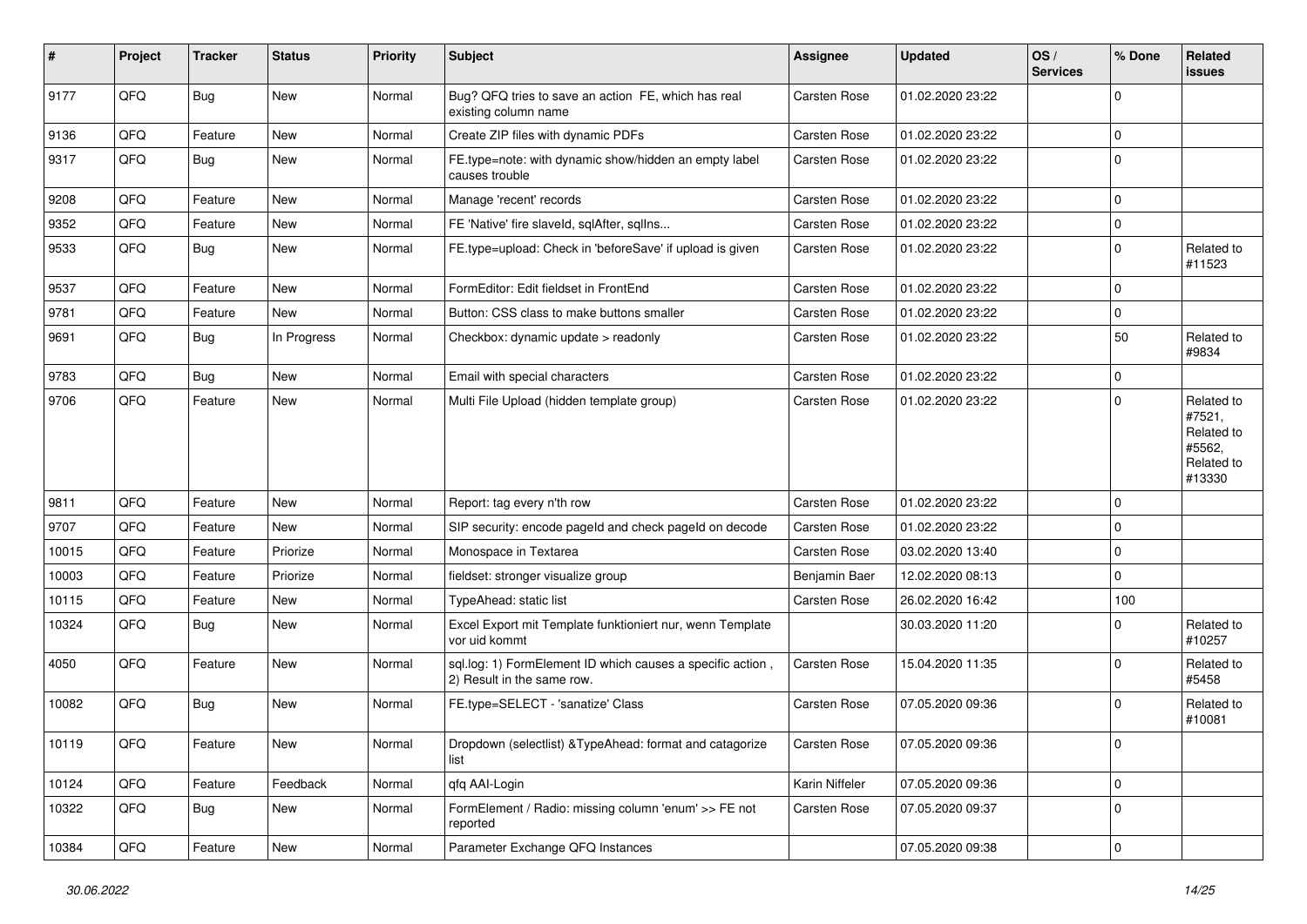| #     | Project | <b>Tracker</b> | <b>Status</b>     | <b>Priority</b> | <b>Subject</b>                                                                                     | <b>Assignee</b>     | <b>Updated</b>   | OS/<br><b>Services</b> | % Done      | Related<br>issues                                                    |
|-------|---------|----------------|-------------------|-----------------|----------------------------------------------------------------------------------------------------|---------------------|------------------|------------------------|-------------|----------------------------------------------------------------------|
| 10443 | QFQ     | Feature        | In Progress       | Normal          | Konzept_api / _live                                                                                | <b>Carsten Rose</b> | 07.05.2020 09:39 |                        | $\mathbf 0$ |                                                                      |
| 5559  | QFQ     | Bug            | New               | Normal          | FE.type = Upload: 'accept' might contain variables                                                 | <b>Carsten Rose</b> | 11.05.2020 21:23 |                        | $\mathbf 0$ |                                                                      |
| 10593 | QFQ     | Feature        | <b>New</b>        | Normal          | label2: text behind input element                                                                  | <b>Carsten Rose</b> | 16.05.2020 10:57 |                        | 0           |                                                                      |
| 5345  | QFQ     | Feature        | <b>New</b>        | Normal          | Report: UPDATE / INSERT / DELETE statements should<br>trigger subqueries, depending on the result. | Carsten Rose        | 27.05.2020 16:11 |                        | $\mathbf 0$ |                                                                      |
| 10658 | QFQ     | Bug            | <b>New</b>        | Normal          | processReadOnly broken                                                                             | <b>Carsten Rose</b> | 27.05.2020 17:55 |                        | 0           |                                                                      |
| 10005 | QFQ     | Feature        | Priorize          | Normal          | Report / special column name:  AS _calendar                                                        | <b>Carsten Rose</b> | 03.06.2020 17:28 |                        | 0           |                                                                      |
| 10738 | QFQ     | Feature        | Some day<br>maybe | Normal          | CORS headers for external API requests                                                             |                     | 10.06.2020 14:00 |                        | $\mathbf 0$ |                                                                      |
| 3432  | QFQ     | Feature        | New               | Normal          | subrecord: dynamicUpdate                                                                           | <b>Carsten Rose</b> | 11.06.2020 21:10 |                        | $\mathbf 0$ | Related to<br>#5691                                                  |
| 10763 | QFQ     | Feature        | <b>New</b>        | Normal          | form accessed and submitted despite logout?                                                        |                     | 16.06.2020 11:43 |                        | 0           |                                                                      |
| 10819 | QFQ     | Feature        | <b>New</b>        | Normal          | Persistent SIP - second try                                                                        | Carsten Rose        | 29.06.2020 23:02 |                        | 0           | Related to<br>#6261                                                  |
| 10874 | QFQ     | Feature        | <b>New</b>        | Normal          | Erstellen eines Foreign Keys in der Tabelle "FormElement"                                          |                     | 13.07.2020 10:11 |                        | $\mathbf 0$ |                                                                      |
| 10890 | QFQ     | Bug            | New               | Normal          | AutoCron hangs                                                                                     |                     | 20.07.2020 13:56 |                        | $\mathbf 0$ |                                                                      |
| 10976 | QFQ     | Feature        | <b>New</b>        | Normal          | Excel Export Verbesserungen                                                                        | <b>Carsten Rose</b> | 06.08.2020 10:56 |                        | 0           |                                                                      |
| 10996 | QFQ     | Feature        | New               | Normal          | Download video via sip: no seek                                                                    | <b>Carsten Rose</b> | 12.08.2020 14:18 |                        | 0           |                                                                      |
| 11080 | QFQ     | Feature        | New               | Normal          | Send MQTT messages                                                                                 | Carsten Rose        | 29.08.2020 19:49 |                        | 0           |                                                                      |
| 11076 | QFQ     | Feature        | In Progress       | Normal          | SELECT  AS _websocket                                                                              | <b>Carsten Rose</b> | 30.08.2020 17:49 |                        | $\mathbf 0$ |                                                                      |
| 11239 | QFQ     | Bug            | New               | Normal          | Radiobutton (plain): horizontales Rendern abhängig vom<br>Datentyp in der Datenbank                | Carsten Rose        | 30.09.2020 18:37 |                        | $\mathbf 0$ |                                                                      |
| 11504 | QFQ     | Feature        | New               | Normal          | Dynamic Update: Button text update for 'Save',' Close' &<br>'Delete'                               | Carsten Rose        | 12.11.2020 23:44 |                        | $\mathbf 0$ |                                                                      |
| 10759 | QFQ     | Bug            | <b>New</b>        | Normal          | emptyMeansNull - Feld falsch aktualisiert                                                          |                     | 12.11.2020 23:45 |                        | $\mathbf 0$ |                                                                      |
| 10937 | QFQ     | Bug            | <b>New</b>        | Normal          | Fehler mit abhängigen Select- Feldern beim Positionieren                                           | <b>Carsten Rose</b> | 12.11.2020 23:45 |                        | $\mathbf 0$ |                                                                      |
| 10588 | QFQ     | <b>Bug</b>     | <b>New</b>        | Normal          | typeahed Tag: Doku anpassen                                                                        | <b>Carsten Rose</b> | 12.11.2020 23:45 |                        | $\mathbf 0$ |                                                                      |
| 10704 | QFQ     | Bug            | New               | Normal          | wkhtml problem rendering fullCalendar.js / fabric.js >><br>successor: puppeteer                    | Carsten Rose        | 12.11.2020 23:45 |                        | 0           | Related to<br>#5024,<br>Related to<br>#4650,<br>Related to<br>#10715 |
| 11522 | QFQ     | <b>Bug</b>     | New               | Normal          | Aus/Einblenden von Reitern                                                                         |                     | 13.11.2020 14:58 |                        | 0           |                                                                      |
| 11523 | QFQ     | Feature        | New               | Normal          | Mit dynamic Update erkennen, ob Upload gemacht wurde                                               | Carsten Rose        | 13.11.2020 15:07 |                        | 0           | Related to<br>#9533                                                  |
| 11535 | QFG     | Feature        | New               | Normal          | Ability to create SQL columns in frontend QFQ forms                                                |                     | 17.11.2020 12:11 |                        | $\mathbf 0$ |                                                                      |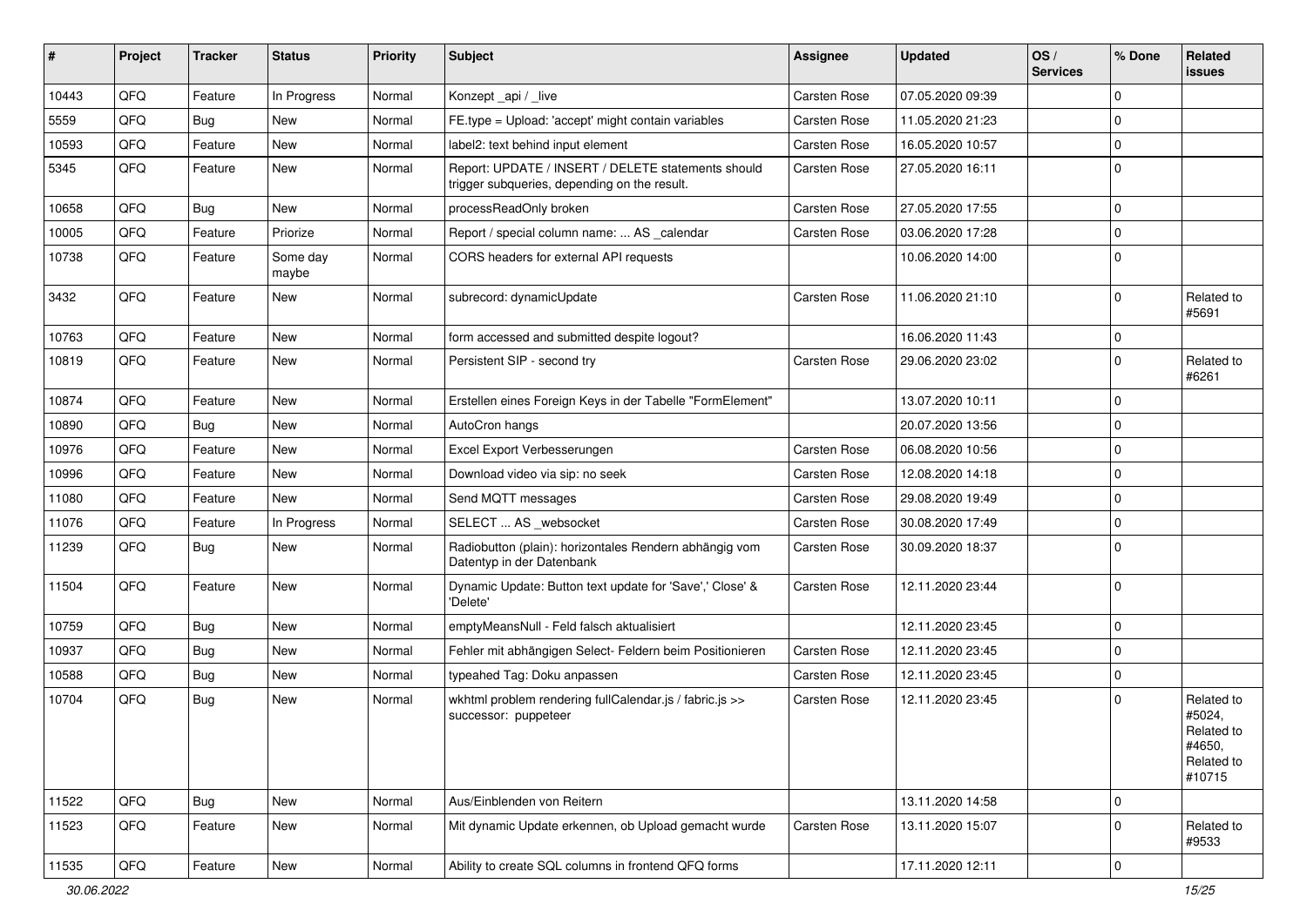| #     | Project | <b>Tracker</b> | <b>Status</b>     | <b>Priority</b> | <b>Subject</b>                                                                                       | Assignee            | <b>Updated</b>   | OS/<br><b>Services</b> | % Done       | Related<br><b>issues</b> |
|-------|---------|----------------|-------------------|-----------------|------------------------------------------------------------------------------------------------------|---------------------|------------------|------------------------|--------------|--------------------------|
| 11534 | QFQ     | Feature        | <b>New</b>        | Normal          | Report: Action on selected rows - Table batchprocessing<br>feature                                   |                     | 18.11.2020 08:15 |                        | $\Omega$     |                          |
| 11695 | QFQ     | Bug            | <b>New</b>        | Normal          | MultiForm required FE Error                                                                          | <b>Carsten Rose</b> | 04.12.2020 13:34 |                        | $\Omega$     |                          |
| 11715 | QFQ     | Bug            | <b>New</b>        | Normal          | acceptZeroAsRequired and requiredOffButMark do not<br>coincide                                       |                     | 08.12.2020 12:13 |                        | $\Omega$     |                          |
| 11716 | QFQ     | Feature        | <b>New</b>        | Normal          | Form an beliebiger Stelle im Report anzeigen                                                         |                     | 09.12.2020 09:47 |                        | 0            |                          |
| 11752 | QFQ     | <b>Bug</b>     | <b>New</b>        | Normal          | checkbox renders multiple input elements with same name                                              | <b>Carsten Rose</b> | 17.12.2020 14:58 |                        | $\Omega$     | Related to<br>#11750     |
| 11775 | QFQ     | Feature        | <b>New</b>        | Normal          | Subrecord Tooltip pro Feld                                                                           | Carsten Rose        | 18.12.2020 15:22 |                        | 0            | Related to<br>#11955     |
| 5695  | QFQ     | Feature        | In Progress       | Normal          | Multiform                                                                                            | Carsten Rose        | 02.01.2021 18:38 |                        | 0            |                          |
| 9126  | QFQ     | Bug            | Some day<br>maybe | Normal          | hidden Form elements are present in page source                                                      |                     | 02.01.2021 18:41 |                        | $\Omega$     |                          |
| 9281  | QFQ     | Bug            | Some day<br>maybe | Normal          | Allow STRICT_TRANS_TABLES                                                                            | <b>Carsten Rose</b> | 02.01.2021 18:43 |                        | $\Omega$     |                          |
| 3880  | QFQ     | Feature        | Some day<br>maybe | Normal          | Form 'Form': anlegen einer Tabelle                                                                   |                     | 14.01.2021 10:12 |                        | 0            |                          |
| 7229  | QFQ     | Feature        | Some day<br>maybe | Normal          | New FormElement.type: Button                                                                         |                     | 01.02.2021 12:32 |                        | $\Omega$     |                          |
| 9958  | QFQ     | Bug            | Priorize          | Normal          | Broken subrecord query: no error message                                                             | <b>Carsten Rose</b> | 05.02.2021 15:15 |                        | $\Omega$     |                          |
| 12023 | QFQ     | Feature        | <b>New</b>        | Normal          | MySQL Stored Precdure: QDECODESPECIALCHAR()                                                          | Carsten Rose        | 16.02.2021 11:16 |                        | $\Omega$     | Related to<br>#12022     |
| 12038 | QFQ     | Feature        | <b>New</b>        | Normal          | a) STORE VAR: filenameOnlyStripUniq, b) SP:<br>QSTRIPUNIQ()                                          |                     | 17.02.2021 23:55 |                        | $\Omega$     |                          |
| 12024 | QFQ     | Feature        | New               | Normal          | Excel Export: text columns by default decode<br>htmlspeciachar()                                     | Carsten Rose        | 17.02.2021 23:55 |                        | $\Omega$     | Related to<br>#12022     |
| 12039 | QFQ     | Feature        | <b>New</b>        | Normal          | Missing htmlSpecialChar() in pre processing on form submit                                           |                     | 18.02.2021 00:09 |                        | 0            | Related to<br>#14320     |
| 12040 | QFQ     | Bug            | <b>New</b>        | Normal          | FE Mode 'hidden' für zwei FEs auf einer Zeile                                                        | <b>Carsten Rose</b> | 18.02.2021 10:13 |                        | $\Omega$     |                          |
| 12045 | QFQ     | Bug            | <b>New</b>        | Normal          | templateGroup afterSave FE: Aufruf ohne<br>sglHonorFormElements funktioniert nicht                   | Carsten Rose        | 18.02.2021 16:33 |                        | $\Omega$     |                          |
| 8187  | QFQ     | Feature        | <b>New</b>        | Normal          | Subrecord: enable/hide new button - make new/edit/delete<br>customizeable.                           | <b>Carsten Rose</b> | 06.03.2021 18:44 |                        | <sup>0</sup> | Related to<br>#11326     |
| 12133 | QFQ     | <b>Bug</b>     | <b>New</b>        | Normal          | NPM, phpSpreadSheet aktualisieren                                                                    | Carsten Rose        | 15.03.2021 09:04 |                        | $\Omega$     |                          |
| 12146 | QFQ     | Feature        | New               | Normal          | Autocron Job: Anzeigen wann der naechste Job ausgefuehrt<br>wird, resp das er nicht ausgefuehrt wird | <b>Carsten Rose</b> | 15.03.2021 15:23 |                        | $\Omega$     |                          |
| 11516 | QFQ     | Feature        | New               | Normal          | Multi Page Form (Previous/Next Buttons)                                                              | Carsten Rose        | 16.03.2021 17:52 |                        | $\Omega$     |                          |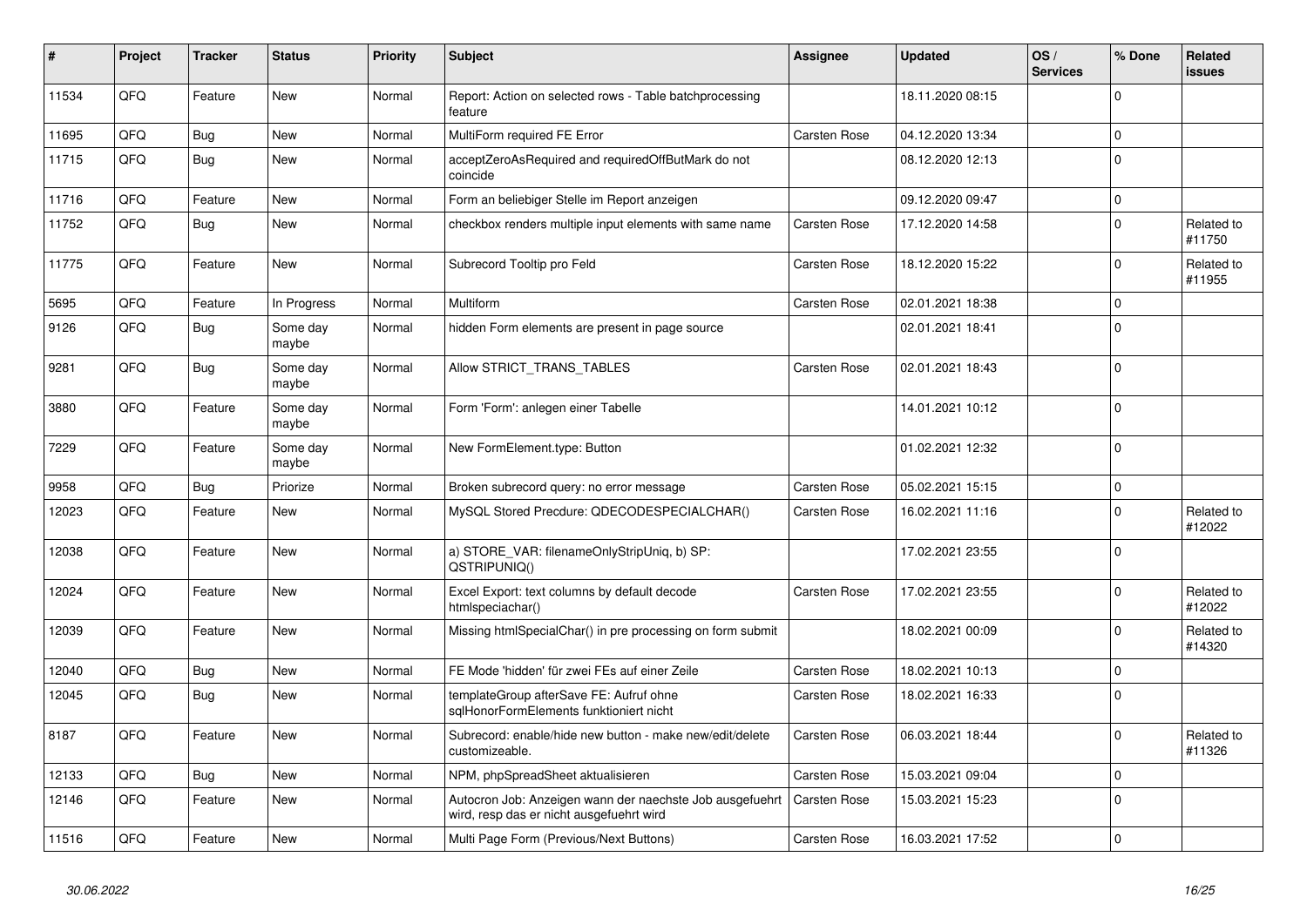| #     | Project | <b>Tracker</b> | <b>Status</b>     | <b>Priority</b> | <b>Subject</b>                                                                                             | <b>Assignee</b>                                        | <b>Updated</b>   | OS/<br><b>Services</b> | % Done      | Related<br>issues                             |                      |
|-------|---------|----------------|-------------------|-----------------|------------------------------------------------------------------------------------------------------------|--------------------------------------------------------|------------------|------------------------|-------------|-----------------------------------------------|----------------------|
| 8217  | QFQ     | Feature        | <b>New</b>        | Normal          | if-elseif-else construct                                                                                   | Carsten Rose                                           | 16.03.2021 18:41 |                        | 0           | Related to<br>#10716                          |                      |
| 10714 | QFQ     | Feature        | New               | Normal          | multi Table Form                                                                                           | <b>Carsten Rose</b>                                    | 16.03.2021 18:44 |                        | $\Omega$    |                                               |                      |
| 12187 | QFQ     | Bug            | New               | Normal          | Trigger FormAsFile() via Report: probably problem with multi<br>DB setup                                   | <b>Carsten Rose</b>                                    | 20.03.2021 21:20 |                        | $\Omega$    |                                               |                      |
| 11347 | QFQ     | Bug            | Feedback          | Normal          | If Bedingungen funktionieren nicht korrekt                                                                 | Christoph Fuchs                                        | 21.03.2021 20:37 |                        | $\Omega$    |                                               |                      |
| 10080 | QFQ     | Feature        | New               | Normal          | Popup on 'save' / 'close': configure dialog (answer<br>yes/no/cancle/)                                     | <b>Carsten Rose</b>                                    | 28.03.2021 20:52 |                        | $\mathbf 0$ | Is duplicate<br>of #12262                     |                      |
| 12330 | QFQ     | Feature        | <b>New</b>        | Normal          | Copy to input field / text area / TinyMCE                                                                  | <b>Carsten Rose</b>                                    | 07.04.2021 09:01 |                        | $\Omega$    |                                               |                      |
| 12135 | QFQ     | Feature        | New               | Normal          | Subrecord: Notiz                                                                                           |                                                        | 24.04.2021 16:58 |                        | $\Omega$    |                                               |                      |
| 7278  | QFQ     | Feature        | Some day<br>maybe | Normal          | Form: Wert vordefinieren der immer gesetzt wird                                                            |                                                        | 02.05.2021 09:27 |                        | $\Omega$    |                                               |                      |
| 12109 | QFQ     | Feature        | New               | Normal          | Donwload Link: Plain, SIP, Persistent Link, Peristent SIP -<br>new notation                                | <b>Carsten Rose</b>                                    | 03.05.2021 20:45 |                        | 0           | Related to<br>#12085                          |                      |
| 12162 | QFQ     | Feature        | <b>New</b>        | Normal          | FE.type=sendmail: personalized mailing (several mails) via<br>template                                     | <b>Carsten Rose</b>                                    | 03.05.2021 20:45 |                        | $\Omega$    |                                               |                      |
| 12156 | QFQ     | Feature        | New               | Normal          | Form: Optional disable 'leave page'                                                                        |                                                        | 03.05.2021 20:45 |                        | 0           |                                               |                      |
| 12269 | QFQ     | Feature        | <b>New</b>        | Normal          | 2FA - Login                                                                                                | <b>Carsten Rose</b>                                    | 03.05.2021 20:45 |                        | $\mathbf 0$ |                                               |                      |
| 12474 | QFQ     | Feature        | New               | Normal          | Check BaseConfigURL if it is given and the the last char is '/                                             | <b>Carsten Rose</b>                                    | 03.05.2021 20:45 |                        | $\Omega$    |                                               |                      |
| 12480 | QFQ     | Feature        | New               | Normal          | If QFQ upgrade is running, block further request                                                           | Carsten Rose                                           | 03.05.2021 20:45 |                        | 0           |                                               |                      |
| 12413 | QFQ     | Feature        | New               | Normal          | STORE_TYPO3: enhance for {{be_users.email:T}},<br>{{fe users.email:T}}                                     | <b>Carsten Rose</b>                                    | 03.05.2021 20:45 |                        | 0           | Related to<br>#12412,<br>Related to<br>#10012 |                      |
| 12477 | QFQ     | Feature        | New               | Normal          | Support for refactoring: Form, FormElement, diverse<br>Tabellen/Spalten, tt-content Records                | <b>Carsten Rose</b>                                    | 03.05.2021 20:45 |                        | $\mathbf 0$ |                                               |                      |
| 12400 | QFQ     | Feature        | New               | Normal          | Tutorial ist in QFQ Doku, Wird in der Suche gefunden, es<br>gibt aber kein Menupunkt - Inhalt ueberpruefen | <b>Carsten Rose</b>                                    | 03.05.2021 20:45 |                        | $\Omega$    |                                               |                      |
| 4194  | QFQ     | Feature        | In Progress       | Normal          | Bootstrap 4 ist jetzt offiziel                                                                             |                                                        | 03.05.2021 20:47 |                        | $\mathbf 0$ | Related to<br>#10114                          |                      |
| 11747 | QFQ     | Feature        | New               | Normal          | Maintenance Page with Redirect                                                                             | <b>Carsten Rose</b>                                    | 03.05.2021 20:47 |                        | $\Omega$    | Related to<br>#11741                          |                      |
| 11955 | QFQ     | Feature        | New               | Normal          | subrecord: new title option to set <th> attributes - e.g. to<br/>customize tablesorter options.</th>       | attributes - e.g. to<br>customize tablesorter options. | Carsten Rose     | 03.05.2021 20:47       |             | $\Omega$                                      | Related to<br>#11775 |
| 11667 | QFQ     | Bug            | New               | Normal          | MySQL mariadb-server-10.3: Incorrect datetime value                                                        | <b>Carsten Rose</b>                                    | 03.05.2021 20:48 |                        | 0           |                                               |                      |
| 11668 | QFQ     | <b>Bug</b>     | New               | Normal          | Play function.sql - problem with mysql                                                                     | Carsten Rose                                           | 03.05.2021 20:48 |                        | $\mathbf 0$ |                                               |                      |
| 12163 | QFQ     | Feature        | New               | Normal          | Checkbox: table wrap                                                                                       | Carsten Rose                                           | 03.05.2021 20:51 |                        | 0           |                                               |                      |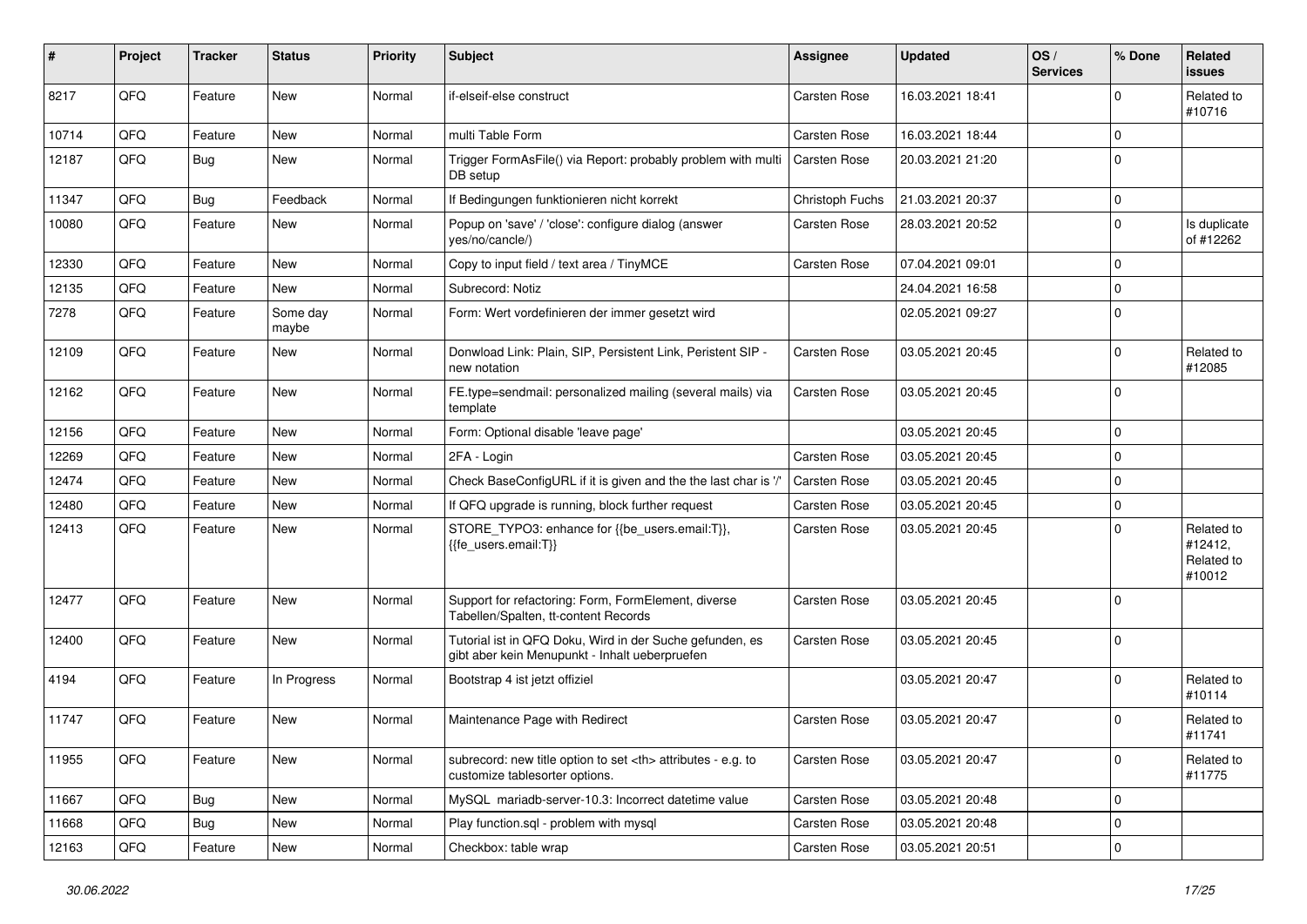| #     | Project | <b>Tracker</b> | <b>Status</b> | <b>Priority</b> | <b>Subject</b>                                                                                                 | <b>Assignee</b>     | <b>Updated</b>   | OS/<br><b>Services</b> | % Done         | Related<br><b>issues</b>                                               |
|-------|---------|----------------|---------------|-----------------|----------------------------------------------------------------------------------------------------------------|---------------------|------------------|------------------------|----------------|------------------------------------------------------------------------|
| 12119 | QFQ     | Feature        | <b>New</b>    | Normal          | AS paged: error message missing if there ist no 'r' argument.                                                  | Carsten Rose        | 03.05.2021 20:51 |                        | $\Omega$       |                                                                        |
| 10345 | QFQ     | Feature        | New           | Normal          | Templates - Patterns QFQ Style                                                                                 |                     | 03.05.2021 21:01 |                        | $\Omega$       | Related to<br>#10713                                                   |
| 12465 | QFQ     | Feature        | <b>New</b>    | Normal          | QFQ Function: use in FE to fill StoreRecord                                                                    | <b>Carsten Rose</b> | 05.05.2021 21:58 |                        | $\Omega$       |                                                                        |
| 12504 | QFQ     | Feature        | Priorize      | Normal          | sql.log: report fe.id                                                                                          | Carsten Rose        | 05.05.2021 22:09 |                        | $\mathbf 0$    |                                                                        |
| 12503 | QFQ     | Feature        | Priorize      | Normal          | Detect dangerous UPDATE statement with missing WHERE                                                           | Carsten Rose        | 05.05.2021 22:09 |                        | $\Omega$       |                                                                        |
| 11320 | QFQ     | Feature        | Priorize      | Normal          | Typo3 Version 10 support                                                                                       | Carsten Rose        | 05.05.2021 22:09 |                        | $\Omega$       |                                                                        |
| 9394  | QFQ     | Feature        | Priorize      | Normal          | REST: allow for non numerical ids in get requests                                                              | Carsten Rose        | 05.05.2021 22:10 |                        | $\mathbf 0$    |                                                                        |
| 8963  | QFQ     | Feature        | Priorize      | Normal          | Setting values in a store: flexible way                                                                        | Carsten Rose        | 05.05.2021 22:10 |                        | $\overline{0}$ | Related to<br>#8975                                                    |
| 3867  | QFQ     | Feature        | Priorize      | Normal          | Readonly Formular: Template Groups add/delete<br>ausbeldnen                                                    | <b>Carsten Rose</b> | 05.05.2021 22:12 |                        | $\Omega$       |                                                                        |
| 8044  | QFQ     | Feature        | Priorize      | Normal          | Transaction: a) Form, b) Report                                                                                | Carsten Rose        | 05.05.2021 22:14 |                        | $\Omega$       | Related to<br>#8043                                                    |
| 9668  | QFQ     | Feature        | Priorize      | Normal          | Form.mode: rename 'hidden' to 'hide'                                                                           | <b>Carsten Rose</b> | 05.05.2021 22:14 |                        | $\Omega$       | Related to<br>#6437                                                    |
| 12439 | QFQ     | Feature        | In Progress   | Normal          | TinyMCE Paste from Word & Character Count/Limit                                                                | Carsten Rose        | 05.05.2021 22:15 |                        | $\Omega$       |                                                                        |
| 12412 | QFQ     | Feature        | New           | Normal          | Action/Escape qualifier 'e' (empty), '0': if given, an empty<br>string (or '0') will be treated as 'not found' | <b>Carsten Rose</b> | 08.05.2021 09:40 |                        | $\Omega$       | Related to<br>#12413,<br>Related to<br>#10012                          |
| 10011 | QFQ     | Feature        | Priorize      | Normal          | Offer new STORE_TYPO3 Variable 'beUser', 'beEmail'                                                             | <b>Carsten Rose</b> | 08.05.2021 09:51 |                        | $\Omega$       | Related to<br>#10012,<br>Related to<br>#12511                          |
| 10012 | QFQ     | Feature        | Priorize      | Normal          | redirectAllMailTo: {{beEmail:T}}                                                                               | <b>Carsten Rose</b> | 08.05.2021 09:54 |                        | $\Omega$       | Related to<br>#12412,<br>Related to<br>#12413,<br>Related to<br>#10011 |
| 12632 | QFQ     | Feature        | <b>New</b>    | Normal          | TinyMCE: Prepare CSS classes for images                                                                        | <b>Carsten Rose</b> | 04.06.2021 14:35 |                        | 100            | Blocked by<br>#12186                                                   |
| 7890  | QFQ     | Bug            | <b>New</b>    | Normal          | FormElement 'required': extraButtonInfo not aligned                                                            | Carsten Rose        | 11.06.2021 21:17 |                        | $\Omega$       | Related to<br>#11517                                                   |
| 9346  | QFQ     | Feature        | Priorize      | Normal          | beforeSave: check if an upload is given                                                                        | Carsten Rose        | 11.06.2021 21:18 |                        | 0              |                                                                        |
| 9348  | QFQ     | Feature        | <b>New</b>    | Normal          | defaultThumbnailSize: pre render thumbnails                                                                    | Carsten Rose        | 12.06.2021 09:05 |                        | $\Omega$       |                                                                        |
| 6723  | QFQ     | Feature        | New           | Normal          | Report QFQ Installation and Version                                                                            | <b>Carsten Rose</b> | 12.06.2021 09:07 |                        | $\overline{0}$ |                                                                        |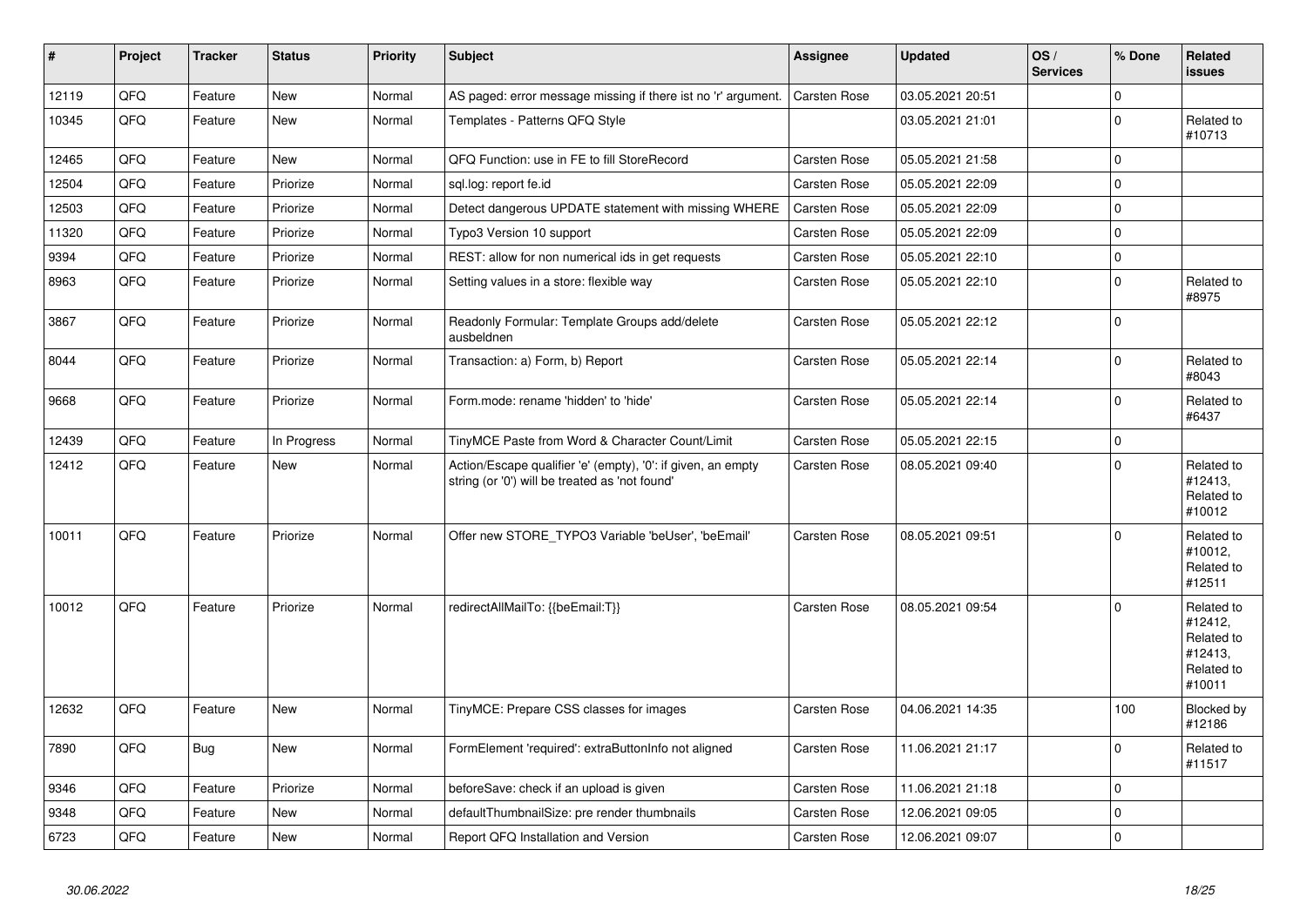| #     | Project | <b>Tracker</b> | <b>Status</b>     | <b>Priority</b> | <b>Subject</b>                                                          | Assignee            | <b>Updated</b>   | OS/<br><b>Services</b> | % Done         | Related<br><b>issues</b>                      |
|-------|---------|----------------|-------------------|-----------------|-------------------------------------------------------------------------|---------------------|------------------|------------------------|----------------|-----------------------------------------------|
| 6261  | QFQ     | Feature        | <b>New</b>        | Normal          | Persistent SIP                                                          | <b>Carsten Rose</b> | 12.06.2021 09:07 |                        | $\Omega$       | Related to<br>#10819                          |
| 11460 | QFQ     | Feature        | New               | Normal          | Easier creation of changelog: gitchangelog                              | <b>Carsten Rose</b> | 12.06.2021 10:20 |                        | $\mathbf 0$    | Related to<br>#13467                          |
| 12679 | QFQ     | Feature        | <b>New</b>        | Normal          | tablesorter: custom column width                                        | Carsten Rose        | 16.06.2021 11:10 |                        | $\mathbf 0$    |                                               |
| 5305  | QFQ     | <b>Bug</b>     | <b>New</b>        | Normal          | Upload FormElement: nicht disabled by readonly Form                     | Carsten Rose        | 16.06.2021 13:43 |                        | $\mathbf 0$    | Related to<br>#9347,<br>Related to<br>#9834   |
| 9669  | QFQ     | Bug            | Some day<br>maybe | Normal          | Checkbox / Template Group: radio/checkbox visible broken<br>after 'add' | <b>Carsten Rose</b> | 16.06.2021 13:47 |                        | $\Omega$       | Related to<br>#8091                           |
| 4445  | QFQ     | Feature        | Some day<br>maybe | Normal          | template group: Option to simulate fieldset                             |                     | 28.06.2021 14:11 |                        | $\mathbf 0$    |                                               |
| 10661 | QFQ     | Bug            | In Progress       | Normal          | Typo3 Warnungen                                                         | Carsten Rose        | 07.09.2021 13:23 |                        | $\Omega$       | Related to<br>#12440                          |
| 10793 | QFQ     | Feature        | In Progress       | Normal          | Update NPM Packages                                                     | <b>Carsten Rose</b> | 07.09.2021 13:25 |                        | 30             |                                               |
| 11980 | QFQ     | Feature        | In Progress       | Normal          | protected verzeichnis MUSS geschützt werden                             | Carsten Rose        | 07.09.2021 13:30 |                        | $\mathbf 0$    |                                               |
| 12325 | QFQ     | Bug            | Priorize          | Normal          | MultiDB form.dblndex not working for report syntax                      | Carsten Rose        | 07.09.2021 13:37 |                        | $\mathbf 0$    | Related to<br>#12145,<br>Related to<br>#12314 |
| 11036 | QFQ     | Feature        | Some day<br>maybe | Normal          | inline report editor permissions                                        | Carsten Rose        | 16.09.2021 15:09 |                        | $\Omega$       | Related to<br>#11323                          |
| 10745 | QFQ     | Feature        | Some day<br>maybe | Normal          | <b>Tablesorter Excel Export</b>                                         | Carsten Rose        | 16.09.2021 15:09 |                        | $\Omega$       |                                               |
| 10116 | QFQ     | Feature        | Some day<br>maybe | Normal          | TypeAhead: Tag - show inside 'input' element                            | <b>Carsten Rose</b> | 16.09.2021 15:09 |                        | $\overline{0}$ |                                               |
| 7452  | QFQ     | Feature        | Some day<br>maybe | Normal          | automate deployment new QFQ version                                     | Carsten Rose        | 16.09.2021 15:10 |                        | $\mathbf 0$    |                                               |
| 7453  | QFQ     | Feature        | Some day<br>maybe | Normal          | import / export forms QFQ                                               | Carsten Rose        | 16.09.2021 15:10 |                        | $\mathbf 0$    |                                               |
| 8520  | QFQ     | Feature        | Some day<br>maybe | Normal          | Bring QFQ to Composer                                                   | <b>Carsten Rose</b> | 16.09.2021 15:10 |                        | 0              |                                               |
| 10095 | QFQ     | Feature        | Some day<br>maybe | Normal          | Generic Gitlab Integration into QFQ                                     | Carsten Rose        | 16.09.2021 15:10 |                        | $\Omega$       |                                               |
| 8101  | QFQ     | Feature        | Some day<br>maybe | Normal          | Password hash: support further hashing methods                          | Carsten Rose        | 16.09.2021 15:10 |                        | $\Omega$       |                                               |
| 8586  | QFQ     | Feature        | Some day<br>maybe | Normal          | QFQ: Enhance Error message for 'record not found'                       | <b>Carsten Rose</b> | 16.09.2021 15:10 |                        | $\Omega$       |                                               |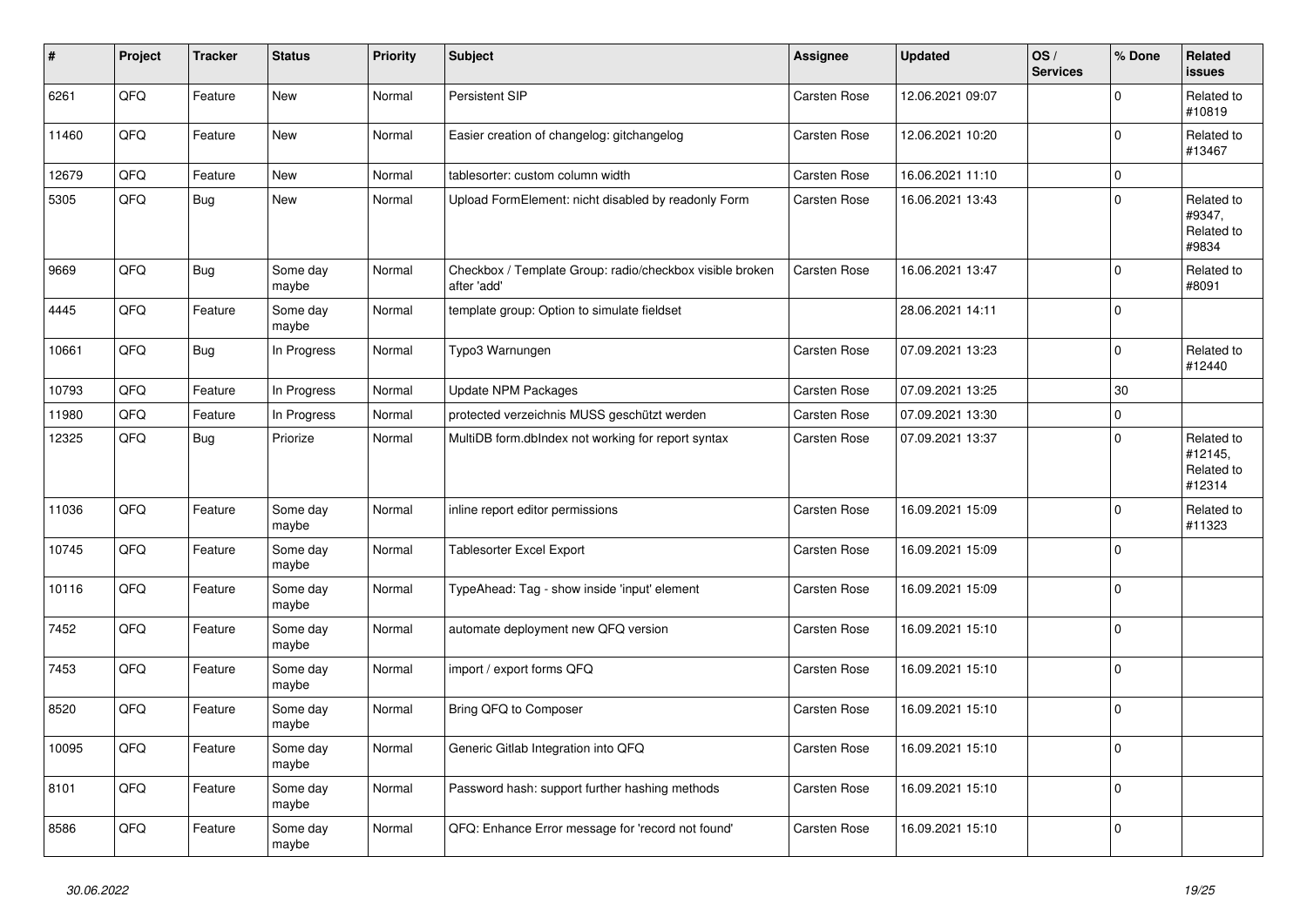| #     | Project | <b>Tracker</b> | <b>Status</b>              | <b>Priority</b> | <b>Subject</b>                                                                                           | <b>Assignee</b>     | <b>Updated</b>   | OS/<br><b>Services</b> | % Done      | Related<br><b>issues</b>                                                |
|-------|---------|----------------|----------------------------|-----------------|----------------------------------------------------------------------------------------------------------|---------------------|------------------|------------------------|-------------|-------------------------------------------------------------------------|
| 10716 | QFQ     | Feature        | Some day<br>maybe          | Normal          | Business Logic mit Externen Skripten                                                                     | Carsten Rose        | 16.09.2021 15:10 |                        | 0           | Related to<br>#10713,<br>Related to<br>#8217                            |
| 11217 | QFQ     | Feature        | Some day<br>maybe          | Normal          | <b>Extend Script Functionality</b>                                                                       | <b>Carsten Rose</b> | 16.09.2021 15:10 |                        | $\Omega$    |                                                                         |
| 11322 | QFQ     | Feature        | Some day<br>maybe          | Normal          | Form Element JSON - (multiline parameter field)                                                          | <b>Carsten Rose</b> | 16.09.2021 15:10 |                        | 0           |                                                                         |
| 12315 | QFQ     | Feature        | Some day<br>maybe          | Normal          | Form History (Diffs) / Backups                                                                           | <b>Carsten Rose</b> | 16.09.2021 15:10 |                        | $\mathbf 0$ |                                                                         |
| 11323 | QFQ     | Feature        | Some day<br>maybe          | Normal          | Report Frontend Editor Modal + Codemirror                                                                | <b>Carsten Rose</b> | 16.09.2021 15:10 |                        | $\Omega$    | Related to<br>#11036                                                    |
| 12337 | QFQ     | Feature        | Some day<br>maybe          | Normal          | Database.php: better caching                                                                             | <b>Carsten Rose</b> | 16.09.2021 15:10 |                        | $\Omega$    |                                                                         |
| 9013  | QFQ     | Bug            | New                        | Normal          | Error in Twig template not handled                                                                       | <b>Carsten Rose</b> | 20.10.2021 13:43 |                        | 0           |                                                                         |
| 13330 | QFQ     | Feature        | In Progress                | Normal          | Multi Form: Upload                                                                                       | <b>Carsten Rose</b> | 07.11.2021 12:40 |                        | 50          | Related to<br>#9706                                                     |
| 13354 | QFQ     | Feature        | <b>New</b>                 | Normal          | Using Websocket in QFQ                                                                                   | Carsten Rose        | 10.11.2021 15:47 |                        | $\mathbf 0$ |                                                                         |
| 11702 | QFQ     | Feature        | New                        | Normal          | HTML Special Char makes no sense for 'allbut' if '&' is<br>forbidden                                     | <b>Carsten Rose</b> | 07.12.2021 16:35 |                        | 0           | Related to<br>#5112,<br>Related to<br>#14320                            |
| 9834  | QFQ     | Bug            | Priorize                   | Normal          | Input elements with tag 'disabled' are missing on<br>form-submit: server option 'processReadOnly' broken | <b>Carsten Rose</b> | 07.12.2021 16:43 |                        | $\Omega$    | Related to<br>#9691,<br>Related to<br>#5305, Has<br>duplicate<br>#12331 |
| 13566 | QFQ     | Feature        | Ready to sync<br>(develop) | Normal          | Delete config-example.qfq.php file                                                                       | <b>Carsten Rose</b> | 23.12.2021 09:25 |                        | $\Omega$    |                                                                         |
| 12327 | QFQ     | Bug            | <b>New</b>                 | Normal          | Copy to clipboard: Glyphicon can not be changed                                                          | Carsten Rose        | 27.12.2021 17:59 |                        | $\Omega$    |                                                                         |
| 9135  | QFQ     | Feature        | Priorize                   | Normal          | Progress Bar generic / replace old hourglass download<br>popup                                           | Benjamin Baer       | 03.01.2022 07:43 |                        | $\Omega$    |                                                                         |
| 7965  | QFQ     | Feature        | Priorize                   | Normal          | Input type 'text' with visual format - currency                                                          | Benjamin Baer       | 03.01.2022 07:45 |                        | $\mathbf 0$ |                                                                         |
| 4457  | QFQ     | <b>Bug</b>     | Priorize                   | Normal          | typeahead: pressing return to select an item, saves the form<br>and closes the form.                     | Benjamin Baer       | 03.01.2022 08:01 |                        | $\mathbf 0$ | Related to<br>#4398                                                     |
| 6566  | QFO     | <b>Bug</b>     | Priorize                   | Normal          | Link Function 'delete': provided parameter missing on page<br>reload                                     | Benjamin Baer       | 03.01.2022 08:08 |                        | $\mathbf 0$ |                                                                         |
| 2665  | QFQ     | <b>Bug</b>     | Priorize                   | Normal          | Dynamic Update funktioniert nicht, wenn beim<br>entsprechenden FormElement eine size angegeben ist.      | Benjamin Baer       | 03.01.2022 08:12 |                        | $30\,$      |                                                                         |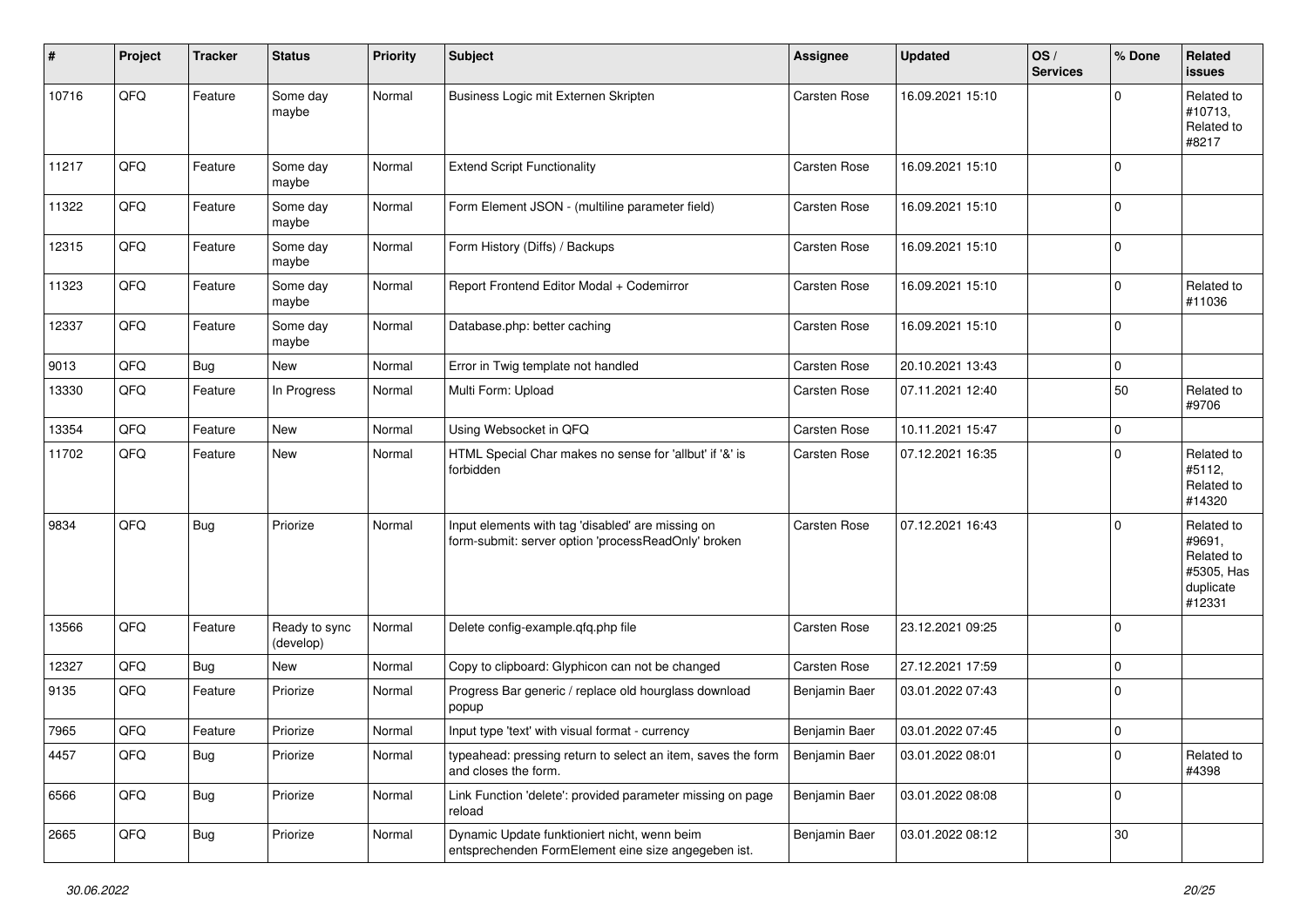| ∦     | Project | <b>Tracker</b> | <b>Status</b>     | <b>Priority</b> | Subject                                                                                                                                             | <b>Assignee</b>     | <b>Updated</b>   | OS/<br><b>Services</b> | % Done      | Related<br><b>issues</b>                    |
|-------|---------|----------------|-------------------|-----------------|-----------------------------------------------------------------------------------------------------------------------------------------------------|---------------------|------------------|------------------------|-------------|---------------------------------------------|
| 6870  | QFQ     | Feature        | Priorize          | Normal          | Click on '_link' triggers an API call                                                                                                               | Benjamin Baer       | 03.01.2022 08:25 |                        | 0           |                                             |
| 12476 | QFQ     | Feature        | New               | Normal          | clearMe: a) should trigger 'dirty', b) sticky on textarea resize                                                                                    | Benjamin Baer       | 04.01.2022 08:40 |                        | 0           | Related to<br>#9528                         |
| 13659 | QFQ     | Bug            | <b>New</b>        | Normal          | wrong sanitize class applied to R-store                                                                                                             | <b>Carsten Rose</b> | 15.01.2022 14:23 |                        | 0           |                                             |
| 13706 | QFQ     | Bug            | New               | Normal          | Wrong CheckType in FieldElement LastStatus of Form Cron                                                                                             | Carsten Rose        | 21.01.2022 18:20 |                        | 0           |                                             |
| 4413  | QFQ     | Feature        | New               | Normal          | fieldset: show/hidden, modeSql, dynamicUpdate                                                                                                       | <b>Carsten Rose</b> | 09.02.2022 15:19 |                        | $\Omega$    |                                             |
| 5894  | QFQ     | Feature        | Feedback          | Normal          | Typeahead in Report: show/hide rows dynamically                                                                                                     | <b>Carsten Rose</b> | 18.02.2022 08:50 |                        | $\Omega$    | Related to<br>#5893,<br>Related to<br>#5885 |
| 5548  | QFQ     | Feature        | Some day<br>maybe | Normal          | 801 Textfiles/Scriptfiles als Thumbnail                                                                                                             | <b>Carsten Rose</b> | 07.03.2022 16:26 |                        | 0           |                                             |
| 13843 | QFQ     | Feature        | <b>New</b>        | Normal          | Create JWT via QFQ                                                                                                                                  | <b>Carsten Rose</b> | 19.03.2022 17:42 |                        | $\Omega$    |                                             |
| 13841 | QFQ     | Feature        | New               | Normal          | Create PDF via iText - evaluate                                                                                                                     | <b>Carsten Rose</b> | 19.03.2022 17:42 |                        | $\Omega$    |                                             |
| 13700 | QFQ     | Feature        | <b>New</b>        | Normal          | Redesign qfq.io Seite                                                                                                                               | <b>Carsten Rose</b> | 19.03.2022 17:43 |                        | $\Omega$    |                                             |
| 13647 | QFQ     | Bug            | New               | Normal          | Autofocus funktioniert nicht auf Chrome                                                                                                             | Benjamin Baer       | 19.03.2022 17:44 |                        | 0           |                                             |
| 13592 | QFQ     | <b>Bug</b>     | <b>New</b>        | Normal          | QFQ Build Queue: das vergeben von Tags klappt nicht. Es<br>werden keine Releases gebaut.                                                            | <b>Carsten Rose</b> | 19.03.2022 17:45 |                        | $\Omega$    |                                             |
| 13528 | QFQ     | Bug            | <b>New</b>        | Normal          | qfq.io > releases: es wird kein neues Release angelegt                                                                                              | Benjamin Baer       | 19.03.2022 17:46 |                        | 0           |                                             |
| 13467 | QFQ     | Feature        | <b>New</b>        | Normal          | ChangeLog Generator                                                                                                                                 | <b>Carsten Rose</b> | 19.03.2022 17:46 |                        | 0           | Related to<br>#11460                        |
| 13460 | QFQ     | Bug            | New               | Normal          | Doc: Password set/reset  password should not processed<br>with 'html encode'                                                                        | <b>Carsten Rose</b> | 19.03.2022 17:46 |                        | $\Omega$    |                                             |
| 13332 | QFQ     | Bug            | <b>New</b>        | Normal          | Multi Form: Required Felder werden visuell nicht markiert.                                                                                          | <b>Carsten Rose</b> | 19.03.2022 17:47 |                        | 0           |                                             |
| 13331 | QFQ     | <b>Bug</b>     | New               | Normal          | Multi Form: Clear Icon misplaced                                                                                                                    | <b>Carsten Rose</b> | 19.03.2022 17:47 |                        | $\Omega$    |                                             |
| 12716 | QFQ     | Bug            | <b>New</b>        | Normal          | template group: Pattern only applied to first instance                                                                                              | <b>Carsten Rose</b> | 19.03.2022 17:47 |                        | $\mathbf 0$ |                                             |
| 12664 | QFQ     | Feature        | <b>New</b>        | Normal          | TinyMCE: report/remove malicous HTML/JS Code                                                                                                        | Carsten Rose        | 19.03.2022 17:47 |                        | 0           | Related to<br>#14320                        |
| 12603 | QFQ     | Feature        | <b>New</b>        | Normal          | Dropdown (Select), Radio, checkbox:<br>itemListAlways={{!SELECT key, value}}                                                                        | <b>Carsten Rose</b> | 19.03.2022 17:47 |                        | $\Omega$    |                                             |
| 12581 | QFQ     | Bug            | New               | Normal          | Form.forward=close: Record 'new' in new browser tab ><br>save (& close) >> Form is not reloaded with new created<br>record id and stays in mode=new | Carsten Rose        | 19.03.2022 17:48 |                        | $\Omega$    |                                             |
| 12520 | QFQ     | Bug            | New               | Normal          | Switch FE User: still active even FE User session expired                                                                                           | Carsten Rose        | 19.03.2022 17:48 |                        | $\Omega$    |                                             |
| 12512 | QFQ     | <b>Bug</b>     | New               | Normal          | Some MySQL Installation can't use 'stored procedures'                                                                                               | Carsten Rose        | 19.03.2022 17:48 |                        | 0           |                                             |
| 12546 | QFQ     | <b>Bug</b>     | Feedback          | Normal          | Branch 'Development' - Unit Tests mit dirty workaround<br>angepasst                                                                                 | Carsten Rose        | 19.03.2022 17:48 |                        | 0           |                                             |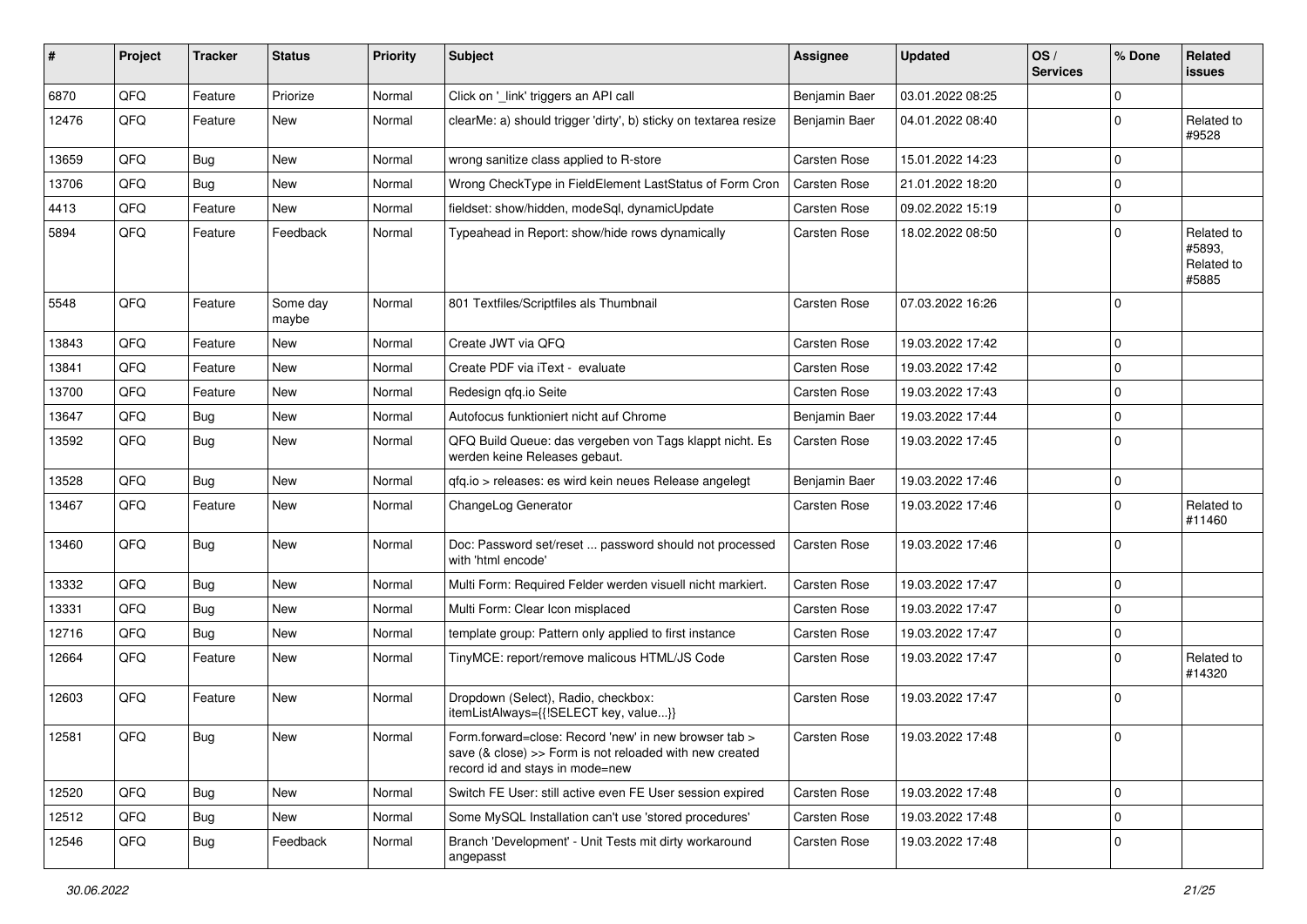| $\sharp$ | Project | <b>Tracker</b> | <b>Status</b> | <b>Priority</b> | <b>Subject</b>                                                                        | <b>Assignee</b>     | <b>Updated</b>   | OS/<br><b>Services</b> | % Done       | Related<br><b>issues</b>                                                                                                       |
|----------|---------|----------------|---------------|-----------------|---------------------------------------------------------------------------------------|---------------------|------------------|------------------------|--------------|--------------------------------------------------------------------------------------------------------------------------------|
| 12556    | QFQ     | Feature        | <b>New</b>    | Normal          | Pills Title: colored = static or dynamic on allrequiredgiven                          | Benjamin Baer       | 19.03.2022 17:49 |                        | $\mathbf 0$  |                                                                                                                                |
| 12714    | QFQ     | <b>Bug</b>     | New           | Normal          | Conversion of GIF to PDF broken when GIF contains Alpha.                              | <b>Carsten Rose</b> | 19.03.2022 17:49 |                        | 0            |                                                                                                                                |
| 5366     | QFQ     | Feature        | Priorize      | Normal          | Saving with keyboard shortcuts                                                        | Benjamin Baer       | 21.03.2022 09:47 |                        | $\mathbf 0$  |                                                                                                                                |
| 6224     | QFQ     | Feature        | Priorize      | Normal          | Dynamic update: fade in/out fields                                                    | Benjamin Baer       | 21.03.2022 09:50 |                        | $\mathbf 0$  |                                                                                                                                |
| 5562     | QFQ     | Feature        | Priorize      | Normal          | Drag'n'Drop fuer Uploads                                                              | Benjamin Baer       | 21.03.2022 09:52 |                        | $\mathbf 0$  | Related to<br>#9706                                                                                                            |
| 12440    | QFQ     | Feature        | In Progress   | Normal          | Typo3 V10 upgrade (durchfuehren und testen)                                           | <b>Carsten Rose</b> | 21.03.2022 09:53 |                        | 50           | Related to<br>#12357,<br>Related to<br>#12067,<br>Related to<br>#10661                                                         |
| 6801     | QFQ     | Feature        | Priorize      | Normal          | Fabric: Maximize / Fulllscreen                                                        | Benjamin Baer       | 21.03.2022 09:56 |                        | $\mathbf 0$  |                                                                                                                                |
| 6140     | QFQ     | Bug            | Priorize      | Normal          | QFQ DnD Sort: Locked fields                                                           | Benjamin Baer       | 21.03.2022 09:56 |                        | $\mathbf 0$  |                                                                                                                                |
| 11892    | QFQ     | Feature        | New           | Normal          | tablesorter: columns with links are hard to order - new<br>qualifier 'Y: <ord>'</ord> | Enis Nuredini       | 23.03.2022 09:22 |                        | $\mathbf 0$  |                                                                                                                                |
| 10463    | QFQ     | Feature        | <b>New</b>    | Normal          | Report_link: expliztes setzen von HTML Tags (Bedarf fuer<br>'data-selenium' & 'id')   | Enis Nuredini       | 23.03.2022 09:23 |                        | $\mathbf 0$  | Related to<br>#7648                                                                                                            |
| 13899    | QFQ     | Bug            | ToDo          | Normal          | Selenium: zum laufen bringen                                                          | Enis Nuredini       | 25.03.2022 10:24 |                        | $\mathbf 0$  |                                                                                                                                |
| 10569    | QFQ     | Feature        | Priorize      | Normal          | link_blank more safe                                                                  | Enis Nuredini       | 25.03.2022 12:44 |                        | $\mathbf 0$  |                                                                                                                                |
| 13900    | QFQ     | Feature        | Priorize      | Normal          | Selenium: Check das Cookie/PDF funktioniert                                           | Enis Nuredini       | 25.03.2022 12:45 |                        | $\mathbf 0$  |                                                                                                                                |
| 13451    | QFQ     | <b>Bug</b>     | New           | Normal          | Character Counter / Max Character: Problem in Safari                                  | Carsten Rose        | 15.04.2022 17:18 |                        | $\mathbf 0$  |                                                                                                                                |
| 14091    | QFQ     | Bug            | <b>New</b>    | Normal          | inconsistent template path for twig                                                   | Carsten Rose        | 19.04.2022 18:36 |                        | $\mathbf 0$  |                                                                                                                                |
| 10979    | QFQ     | Feature        | New           | Normal          | Ajax Calls an API - dataReport                                                        | Carsten Rose        | 11.05.2022 12:15 |                        | $\mathbf 0$  |                                                                                                                                |
| 11517    | QFQ     | <b>Bug</b>     | In Progress   | Normal          | extraButtonInfo Broken for multiple FormElements                                      | Carsten Rose        | 12.05.2022 13:12 |                        | $\mathbf 0$  | Related to<br>#7890,<br>Related to<br>#3811, Has<br>duplicate<br>#10905, Has<br>duplicate<br>#10553, Has<br>duplicate<br>#6779 |
| 13767    | QFQ     | Bug            | Feedback      | Normal          | date/time-picker: required shows up/down button orange                                | Enis Nuredini       | 16.05.2022 23:16 |                        | $\mathbf{0}$ |                                                                                                                                |
| 13572    | QFQ     | Feature        | Feedback      | Normal          | Form Load: misleading error message on trying to load non<br>existent primary record  | Enis Nuredini       | 16.05.2022 23:16 |                        | 100          |                                                                                                                                |
| 10782    | QFQ     | Feature        | Feedback      | Normal          | Tiny MCE: Image Upload                                                                | Enis Nuredini       | 16.05.2022 23:16 |                        | 0            | Related to<br>#12452                                                                                                           |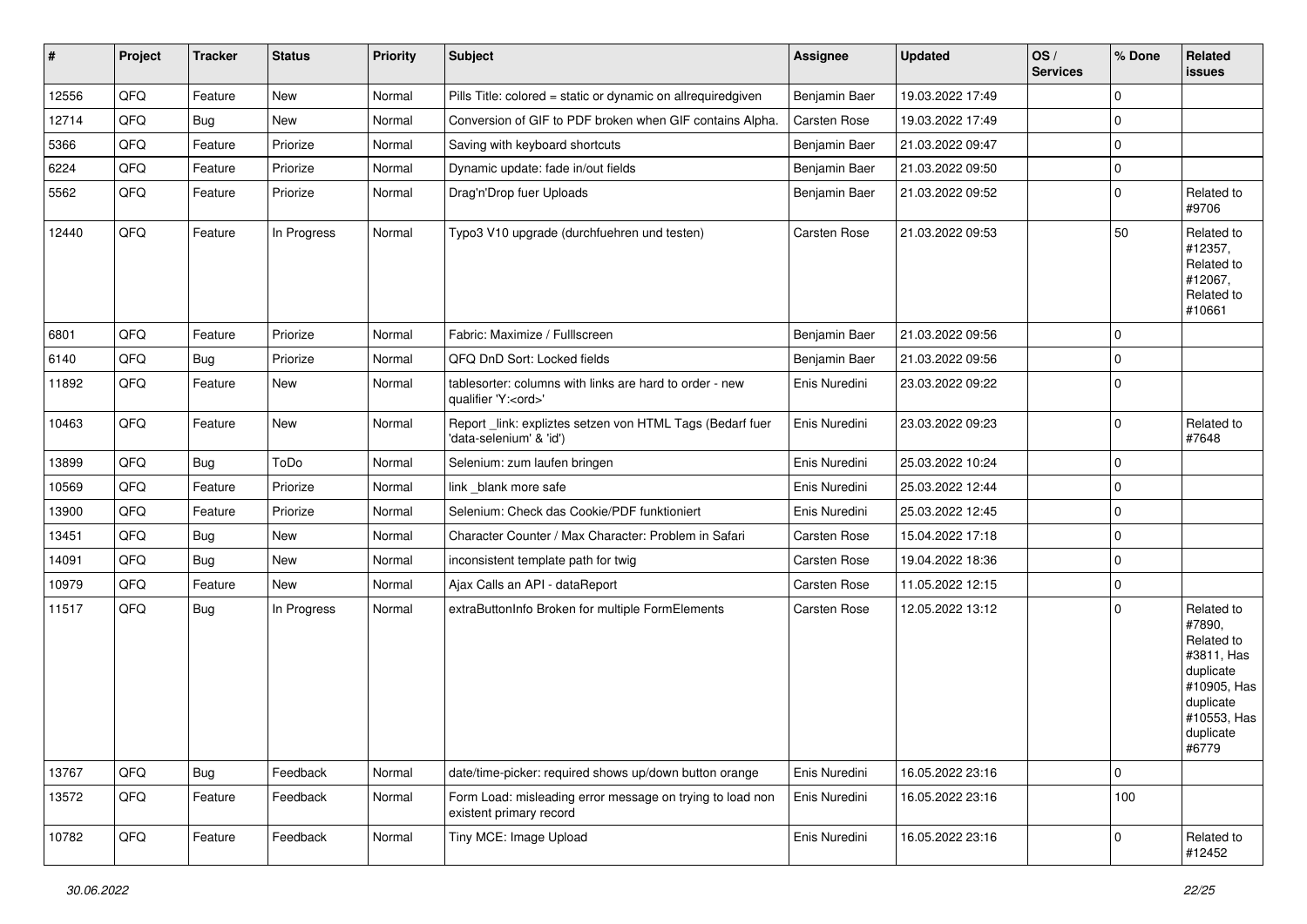| #     | Project | <b>Tracker</b> | <b>Status</b>     | <b>Priority</b> | Subject                                                                   | <b>Assignee</b>        | <b>Updated</b>   | OS/<br><b>Services</b> | % Done      | Related<br><b>issues</b>                                              |
|-------|---------|----------------|-------------------|-----------------|---------------------------------------------------------------------------|------------------------|------------------|------------------------|-------------|-----------------------------------------------------------------------|
| 14245 | QFQ     | <b>Bug</b>     | New               | Normal          | Form Save Btn bleibt disabled wenn Datumsfeld über<br>Datepicker geändert | Enis Nuredini          | 27.05.2022 13:45 |                        | $\mathbf 0$ | Related to<br>#13689                                                  |
| 13689 | QFQ     | Bug            | New               | Normal          | Enter auf Eingabefeld mit ungültigem Wert führt zu blurry<br>Seite        | Enis Nuredini          | 28.05.2022 10:53 |                        | $\mathbf 0$ | Related to<br>#14245, Has<br>duplicate<br>#11891                      |
| 13945 | QFQ     | Feature        | New               | Normal          | As _link: content before/after link                                       | Enis Nuredini          | 28.05.2022 11:01 |                        | $\mathbf 0$ | Related to<br>#12262                                                  |
| 14028 | QFQ     | Feature        | <b>New</b>        | Normal          | Required notification: visual nicer                                       | Enis Nuredini          | 28.05.2022 11:01 |                        | $\mathbf 0$ |                                                                       |
| 14077 | QFQ     | <b>Bug</b>     | New               | Normal          | As link: Attribute 'class' missing by r:1 and r:3 - but should<br>set     | <b>Carsten Rose</b>    | 28.05.2022 11:02 |                        | $\mathbf 0$ | Related to<br>#5342,<br>Related to<br>#4343                           |
| 14227 | QFQ     | Feature        | <b>New</b>        | Normal          | Selenium Konkurrenz: cypress.io                                           | Enis Nuredini          | 28.05.2022 11:02 |                        | 0           |                                                                       |
| 14233 | QFQ     | <b>Bug</b>     | New               | Normal          | AS _link: question - HTML is not rendered                                 | Carsten Rose           | 28.05.2022 11:02 |                        | $\mathbf 0$ |                                                                       |
| 13609 | QFQ     | Feature        | New               | Normal          | QFQ Introduction: Seite aufloesen                                         | Philipp<br>Gröbelbauer | 28.05.2022 11:02 |                        | $\Omega$    |                                                                       |
| 14090 | QFQ     | Feature        | New               | Normal          | Nützliche _script funktionen                                              | Carsten Rose           | 28.05.2022 11:03 |                        | $\mathbf 0$ |                                                                       |
| 13943 | QFQ     | Bug            | Priorize          | Normal          | unable to find formgroup                                                  | Enis Nuredini          | 28.05.2022 11:03 |                        | $\mathbf 0$ |                                                                       |
| 14185 | QFQ     | Feature        | New               | Normal          | External/Autocron.php - better suitable directory                         | Support: System        | 28.05.2022 11:03 |                        | $\mathbf 0$ |                                                                       |
| 12989 | QFQ     | <b>Bug</b>     | New               | Normal          | empty string does not trigger dynamic update                              | Enis Nuredini          | 28.05.2022 11:09 |                        | $\mathbf 0$ |                                                                       |
| 12584 | QFQ     | Feature        | Feedback          | Normal          | T3 v10 migration script: replace alias-patterns (v11)                     | <b>Carsten Rose</b>    | 28.05.2022 11:12 |                        | 100         |                                                                       |
| 14175 | QFQ     | Bug            | In Progress       | Normal          | Opening a form with no QFQ Session cookie fails                           | Carsten Rose           | 03.06.2022 10:40 |                        | $\Omega$    |                                                                       |
| 12611 | QFQ     | Feature        | Some day<br>maybe | Normal          | Refactoring: Bootstrap with Lazy Loading                                  | <b>Carsten Rose</b>    | 08.06.2022 10:37 |                        | $\Omega$    | Related to<br>#12490,<br>Related to<br>#10013,<br>Related to<br>#7732 |
| 12490 | QFQ     | Feature        | New               | Normal          | Loading Plugins in QFQ - see what tinymce does. (lazy<br>loading)         | Benjamin Baer          | 08.06.2022 10:37 |                        | 0           | Related to<br>#12611,<br>Related to<br>#10013,<br>Related to<br>#7732 |
| 10013 | QFQ     | Feature        | Some day<br>maybe | Normal          | FE.typ=editor: CodeMirror                                                 | Carsten Rose           | 08.06.2022 10:37 |                        | 0           | Related to<br>#12611,<br>Related to<br>#12490,<br>Related to<br>#7732 |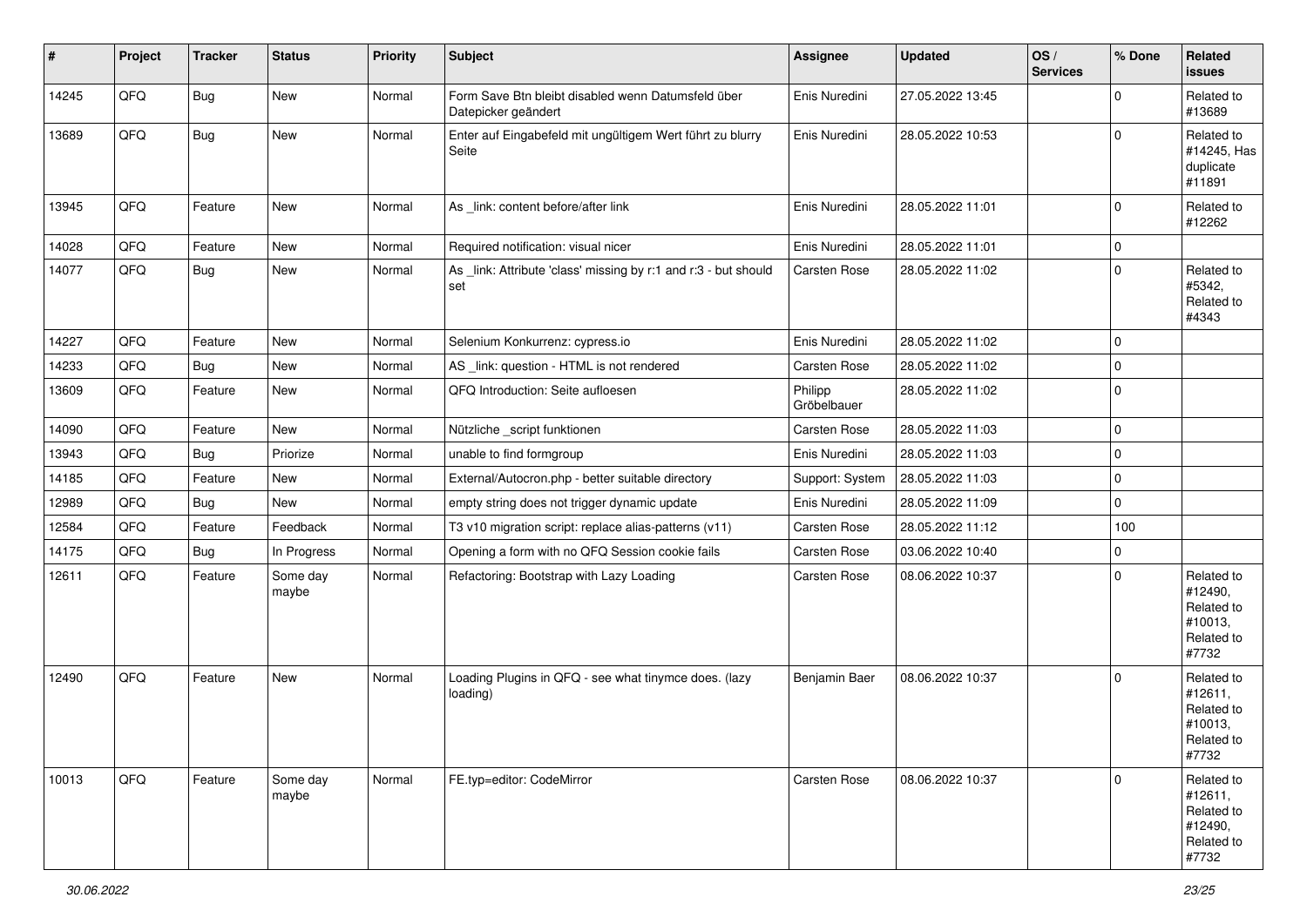| $\vert$ # | Project | <b>Tracker</b> | <b>Status</b>     | <b>Priority</b> | <b>Subject</b>                                                      | Assignee             | <b>Updated</b>   | OS/<br><b>Services</b> | % Done      | Related<br><b>issues</b>                                                                                                                                              |
|-----------|---------|----------------|-------------------|-----------------|---------------------------------------------------------------------|----------------------|------------------|------------------------|-------------|-----------------------------------------------------------------------------------------------------------------------------------------------------------------------|
| 7732      | QFQ     | Feature        | Some day<br>maybe | Normal          | Javascript: Lazy Loading der add on libs                            | <b>Benjamin Baer</b> | 08.06.2022 10:38 |                        | $\mathbf 0$ | Related to<br>#12611,<br>Related to<br>#12490,<br>Related to<br>#10013                                                                                                |
| 14304     | QFQ     | Bug            | New               | Normal          | table sorter view safer does not work                               | Carsten Rose         | 10.06.2022 11:49 |                        | $\mathbf 0$ |                                                                                                                                                                       |
| 14305     | QFQ     | <b>Bug</b>     | New               | Normal          | Inline Report editing does not create history entries               | Carsten Rose         | 10.06.2022 11:55 |                        | $\mathbf 0$ |                                                                                                                                                                       |
| 14322     | QFQ     | <b>Bug</b>     | New               | Normal          | Form Load: by default no scroll (save & close should be<br>visible) | Enis Nuredini        | 15.06.2022 14:12 |                        | $\mathbf 0$ | Related to<br>#14321,<br>Related to<br>#6232                                                                                                                          |
| 13608     | QFQ     | Feature        | Some day<br>maybe | Normal          | Automatic Browser Language Redirect                                 | Enis Nuredini        | 17.06.2022 08:35 |                        | $\mathbf 0$ |                                                                                                                                                                       |
| 14303     | QFQ     | <b>Bug</b>     | ToDo              | Normal          | datetime broken with picker                                         | Enis Nuredini        | 17.06.2022 09:02 |                        | $\mathbf 0$ | Related to<br>#12630                                                                                                                                                  |
| 12262     | QFQ     | Feature        | ToDo              | Normal          | Form buttons on top: more customable                                | Enis Nuredini        | 17.06.2022 10:44 |                        | $\mathbf 0$ | Related to<br>#13945, Has<br>duplicate<br>#4046, Has<br>duplicate<br>#10080                                                                                           |
| 14320     | QFQ     | Feature        | ToDo              | Normal          | Allow specific HTML Tags and Attributes: general, TinyMCE           | Enis Nuredini        | 17.06.2022 10:44 |                        | $\mathbf 0$ | Related to<br>#12664,<br>Related to<br>#12039,<br>Related to<br>#11702,<br>Related to<br>#7239,<br>Related to<br>#3708,<br>Related to<br>#3646,<br>Related to<br>#880 |
| 12452     | QFQ     | Feature        | Priorize          | Normal          | BaseURL: alsways with '/' at the end                                | <b>Carsten Rose</b>  | 19.06.2022 13:45 |                        | $\mathbf 0$ | Related to<br>#10782                                                                                                                                                  |
| 14377     | QFQ     | Bug            | New               | Normal          | Documentation > General Tips: white page after migration            | Enis Nuredini        | 19.06.2022 16:37 |                        | $\mathbf 0$ |                                                                                                                                                                       |
| 14283     | QFG     | Bug            | Priorize          | Normal          | HEIC / HEIF convert doesn't trigger                                 | Carsten Rose         | 19.06.2022 16:37 |                        | $\mathbf 0$ |                                                                                                                                                                       |
| 14290     | QFQ     | Feature        | Priorize          | Normal          | FormEditor: Show Table Definition                                   | Carsten Rose         | 19.06.2022 16:37 |                        | $\mathbf 0$ |                                                                                                                                                                       |
| 14371     | QFQ     | Feature        | Priorize          | Normal          | LDAP via REPORT                                                     | Carsten Rose         | 19.06.2022 16:37 |                        | 0           |                                                                                                                                                                       |
| 14376     | QFG     | Feature        | New               | Normal          | QFQ Bootstrap: if missing, create stored procedures                 | Enis Nuredini        | 19.06.2022 16:37 |                        | $\mathbf 0$ |                                                                                                                                                                       |